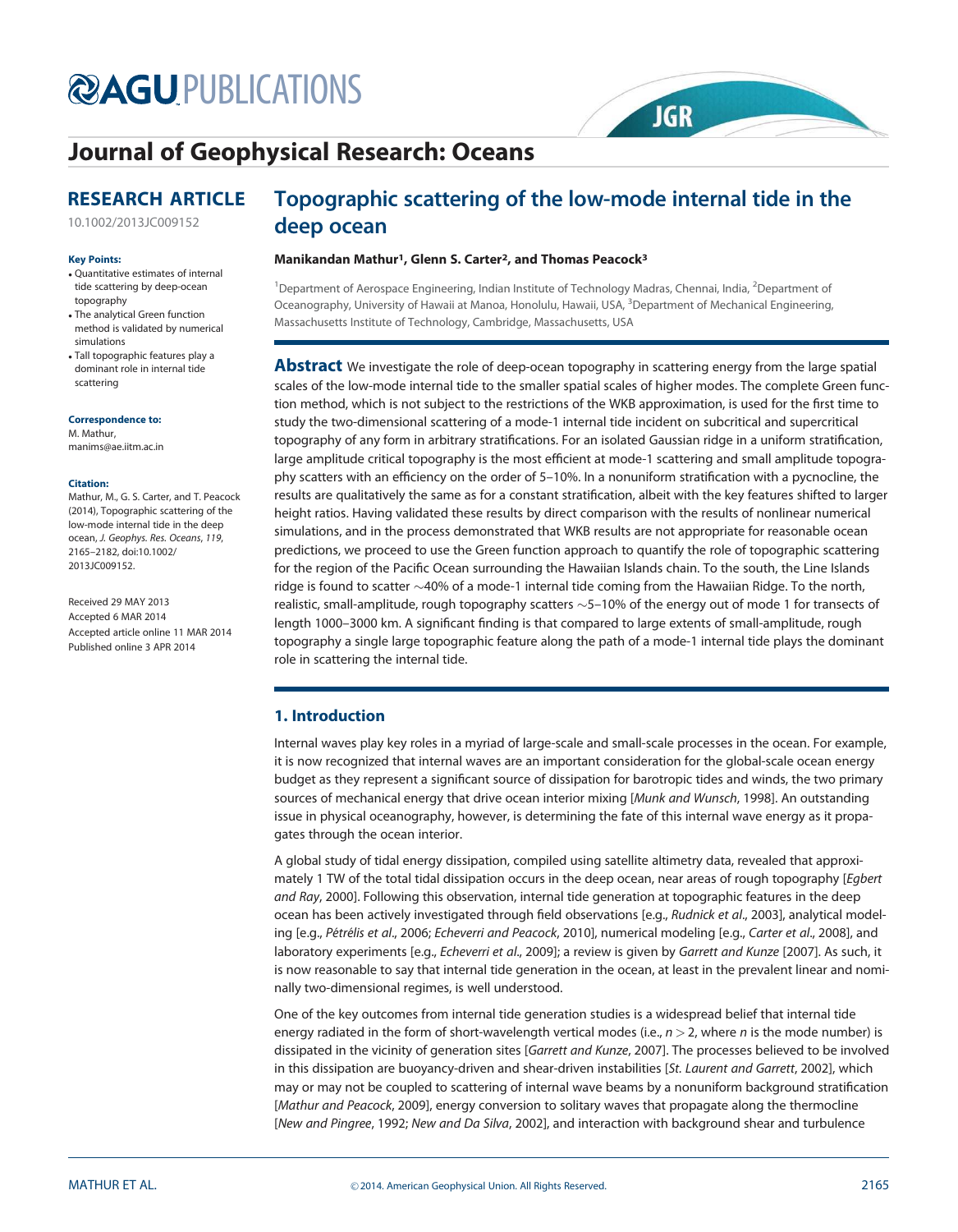[Staquet and Sommeria, 2002]. The energy radiated in the long-wavelength vertical modes (i.e.,  $n = 1$  and 2), which is a majority of the energy radiated by significant topographic features, however, appears to travel far from the generation site. For example, Ray and Mitchum [1997] used satellite altimetry data to estimate that 15 GW of low-mode internal tide energy propagates over a thousand kilometers away from the Hawaiian Ridge; recent multisatellite altimetry studies by Zhao et al. [2012] further support this and estimate the semidiurnal internal wave fluxes to be even larger than those predicted by the analysis of data from a single satellite altimeter [Ray and Mitchum, 1997; Ray and Cartwright, 2001]. Thus, a key question is: where, and by what means, does this low-mode internal tide energy dissipate?

Possible dissipation mechanisms for the far-propagating low-mode internal tide include: wave-wave interactions such as the parametric subharmonic instability [e.g., Staquet and Sommeria, 2002; MacKinnon and Winters, 2005; Tsang et al., 2008], interactions with mean flows [e.g., St. Laurent and Garrett, 2002] and mesoscale structures [e.g., Rainville and Pinkel, 2006], and scattering by deep-ocean topography [e.g., Johnston and Merrifield, 2003] and continental shelves [e.g., Kunze and Llewellyn Smith, 2004]. At present, however, it is not clear what the relative importance of each mechanism is. Taking a step toward resolving this issue, we herein pursue some novel studies of deep-ocean topographic scattering.

The organization of the paper is as follows. In section 2, we review previous studies of internal tide scattering. The analytical Green function method is described in section 3, followed by a description of a supporting numerical model in section 4. In sections 5 and 6, we consider isolated Gaussian topographies in uniform and nonuniform stratifications, respectively. Two scenarios of realistic topography in realistic stratifications, these case studies being scattering by the Line Islands ridge and small-scale rough topography south and north of Hawaii, are then presented in section 7, followed by our conclusions in section 8.

# 2. Internal Tide Scattering in the Deep Ocean

Satellite observations, mainly from the waters surrounding Hawaii, suggest significant scattering of internal wave energy occurs at tall topography, and only weak scattering over small-scale rough topography. For example, at the Line Islands Ridge there is a rapid decay of the large, southwest propagating mode-1 baroclinic energy flux generated at French Frigate Shoals [Ray and Cartwright, 2001], coinciding with an abrupt change in wave number and amplitude of the internal tide surface elevations [Ray and Mitchum, 1997; Johnston et al., 2003]. Heading north from the Hawaiian ridge system, however, Zhao et al. [2012] show that lowmode internal tides propagate over 3500 km across the generally small-scale, rough topography of the North Pacific Ocean.

There have been several analytical studies of internal tide scattering by ocean floor topography, but debate still remains about whether this process is efficient at transferring energy from low to high modes. Early studies of low-mode internal-tide scattering by isolated topography in a finite-depth ocean were performed by Larsen [1969], and Robinson [1969], who considered a two-dimensional, knife edge barrier. In both cases, the governing wave equation was assumed to be linear and inviscid, and this was also the case for all subsequent theoretical studies of internal wave scattering by topography. As detailed in section 3, it is the Green function approach used by Robinson [1969] that we revisit in this paper, albeit with the substantial improvement of removing the restrictions of idealized two-dimensional topography and uniform stratification.

A number of theoretical studies have considered scattering by subcritical (i.e., topographic slope less than internal ray slope), infinitesimal topography using perturbation methods [e.g., Cox and Sandstrom, 1962; Rubenstein, 1988; Müller and Xu, 1992]. An advantage of this approach is that the ocean floor boundary condition (implemented on a flat bottom) can be Fourier decomposed and predictions made for threedimensional topography. For typical internal wave and bottom topography spectra in the ocean, some of these studies estimated that 6–10% of the incident low-mode energy flux is redistributed by scattering; Rubenstein [1988] actually predicted notably stronger scattering but via seemingly incorrect reasoning [Müller and Xu, 1992]. This modest estimate was supported by St. Laurent and Garrett [2002], who determined a  $\sim$  10% conversion rate using a so-called second generation scattering calculation for infinitesimal topography; this approach took the characteristic velocity near the ocean floor due to a mode-1 internal tide and estimated the generation of internal waves by rough topography as a proxy for scattering. Müller and Xu [1992] noted, however, that calculations based on infinitesimal topography are only marginally valid for typical ocean conditions and that scattering becomes more efficient for larger and more rugged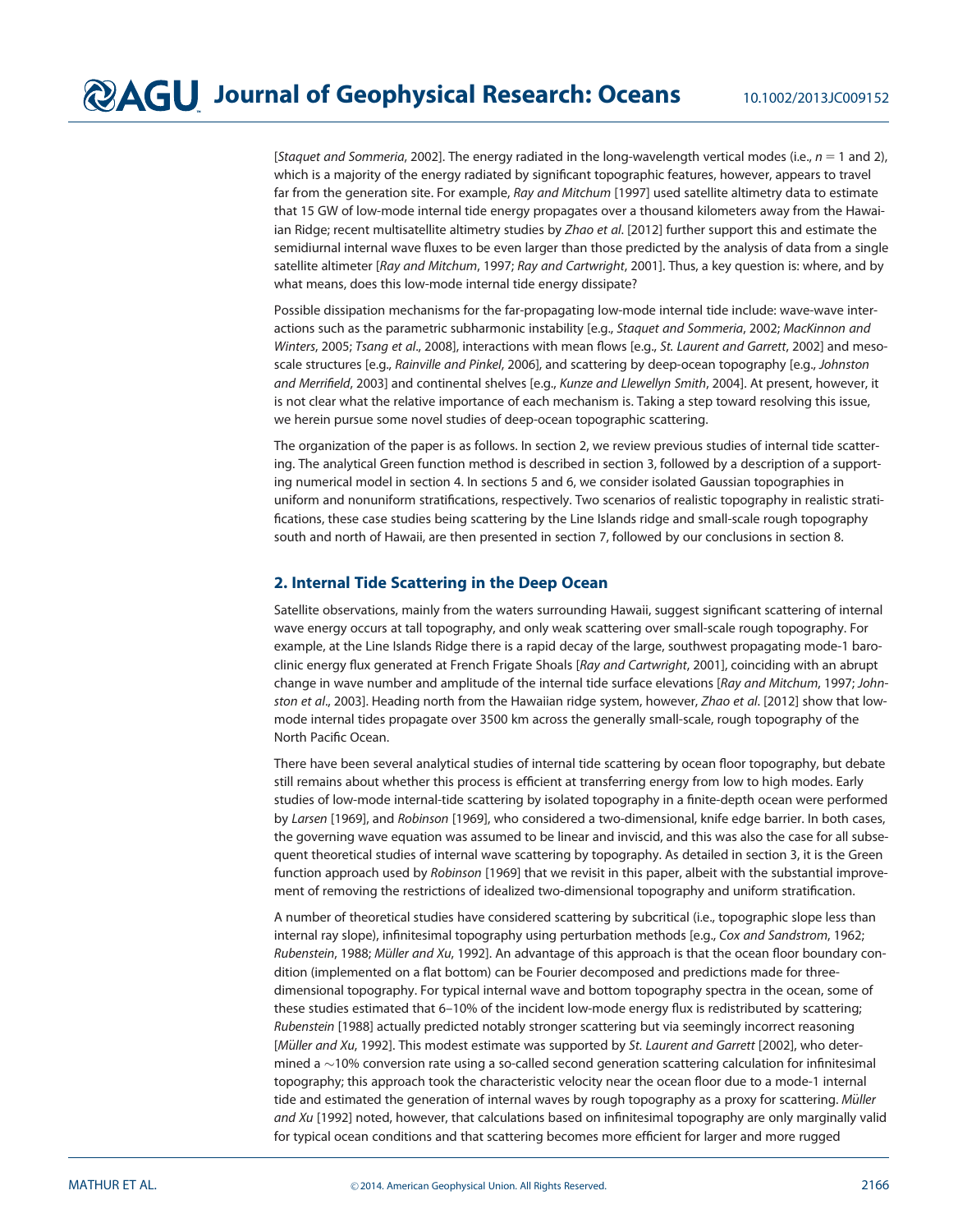topography; estimates based on infinitesimal topography may therefore only represent a lower bound for the ocean.

There have been few theoretical studies of scattering by finite-amplitude topography. Gilbert and Garrett [1989] focused on the importance of critical points (i.e., where the topographic slope equals the internal ray slope) and concluded that locally convex topography is more efficient at scattering than locally concave topography; this model assumed an infinitely deep ocean. Müller and Liu [2000a] used a mapping function based on ray tracing to investigate scattering by several different forms of finite-amplitude topography. They found that the efficiency of scattering by finite-amplitude topography is more substantial than for infinitesimal topography and, broadly speaking, that subcritical and supercritical (i.e., topographic slope greater than internal ray slope) ridges transmit and reflect internal wave energy, respectively. The authors applied their approach to a random superposition of plane waves with a Garret-Munk spectrum [Müller and Liu, 2000b], and although no general quantitative results for scattering efficiency were stated it was concluded that scattering at finite-amplitude topography causes significant distortion to the incident spectrum.

Most recently, Bühler and Holmes-Cerfon [2011] advanced the approach of Müller and Liu [2000a] to build a numerical tool with which they studied the decay of a mode-1 internal tide due to interactions with finiteamplitude, subcritical seafloor topography over a substantial length of propagation in a uniformly stratified ocean. Their results suggest that scattering by finite-amplitude random topography can provide a rapid decay mechanism for low-mode internal tides. Based on statistical calculations for many realizations of random topography, the method predicts an exponential decay rate that scales quadratically and inversely with the height and correlation length scale of the topography, respectively. Significantly, for realistic ocean values, this suggests an e-folding decay scale for the low-mode internal tide in the range 250–500 km, implying that deep-ocean scattering is indeed an important decay process.

While the studies of Müller and Liu [2000a, 2000b] and Bühler and Holmes-Cerfon [2011] provide significant insight, these approaches are based on several idealizations. The first is two-dimensionality, which is a reasonable first approximation for many slopes and ridges, although clearly not for seamounts [Müller and Liu, 2000b]; we are also beholdent to this two-dimensionality approximation for the Green function analysis in this paper. Furthermore, Müller and Liu [2000a, 2000b] and Bühler and Holmes-Cerfon [2011] considered an ocean with uniform stratification, with the latter authors also being restricted to subcritical topography.

Detailed numerical studies of the scattering of a mode-1 internal tide by finite-amplitude Gaussian topography were performed by Johnston and Merrifield [2003]. A conclusion of their study was that, in general, the height of the topography affects the extent of energy transmission and reflection, while the slope and the width of the topography determine how much energy gets scattered into higher modes, which is somewhat different from the conclusions of Müller and Liu [2000a]. Subsequently, Johnston et al. [2003] studied the scattering of a mode-1 internal tide, generated at the Hawaiian ridge, by the Line Islands ridge, where the height ratio (i.e., the ratio of the topographic height relative to the total water depth) can exceed 0.5. Around 19% of the incident energy was found to be scattered into modes 2–5, and a further 18% was lost to a combination of dissipation by the numerical turbulence parameterization and nonlinear energy transfer to higher harmonics. It was concluded that scattering by seafloor topography could be a significant process in the Western Pacific. Legg [2014] recently performed a numerical study of finite-amplitude low-mode internal waves incident on isolated topography and found that energy dissipation at subcritical slopes increases as a function of the height of the topography and the incident wave amplitude. Performing a couple of simulations for 3-D axisymmetric topographies, Legg [2014] also made the important observation that internal tide scattering by 3-D topographies is more suited for 2-D modeling than internal tide generation at 3-D topographies.

In support of the effort to clarify the importance of deep-ocean topographic scattering, in this paper, we exploit recent advances in the Green function approach to investigate the efficiency of this process. Since this method can handle arbitrary two-dimensional topography and stratifications it allows us to remove many of the idealizations that were present in previous models and investigate scenarios that are increasingly relevant to the ocean. In so doing, we identify a key aspect of topographic scattering that has been overlooked: that the impact of a single tall ridge somewhere along the path traveled by a low-mode internal tide can far exceed the cumulative impact of small-scale topography.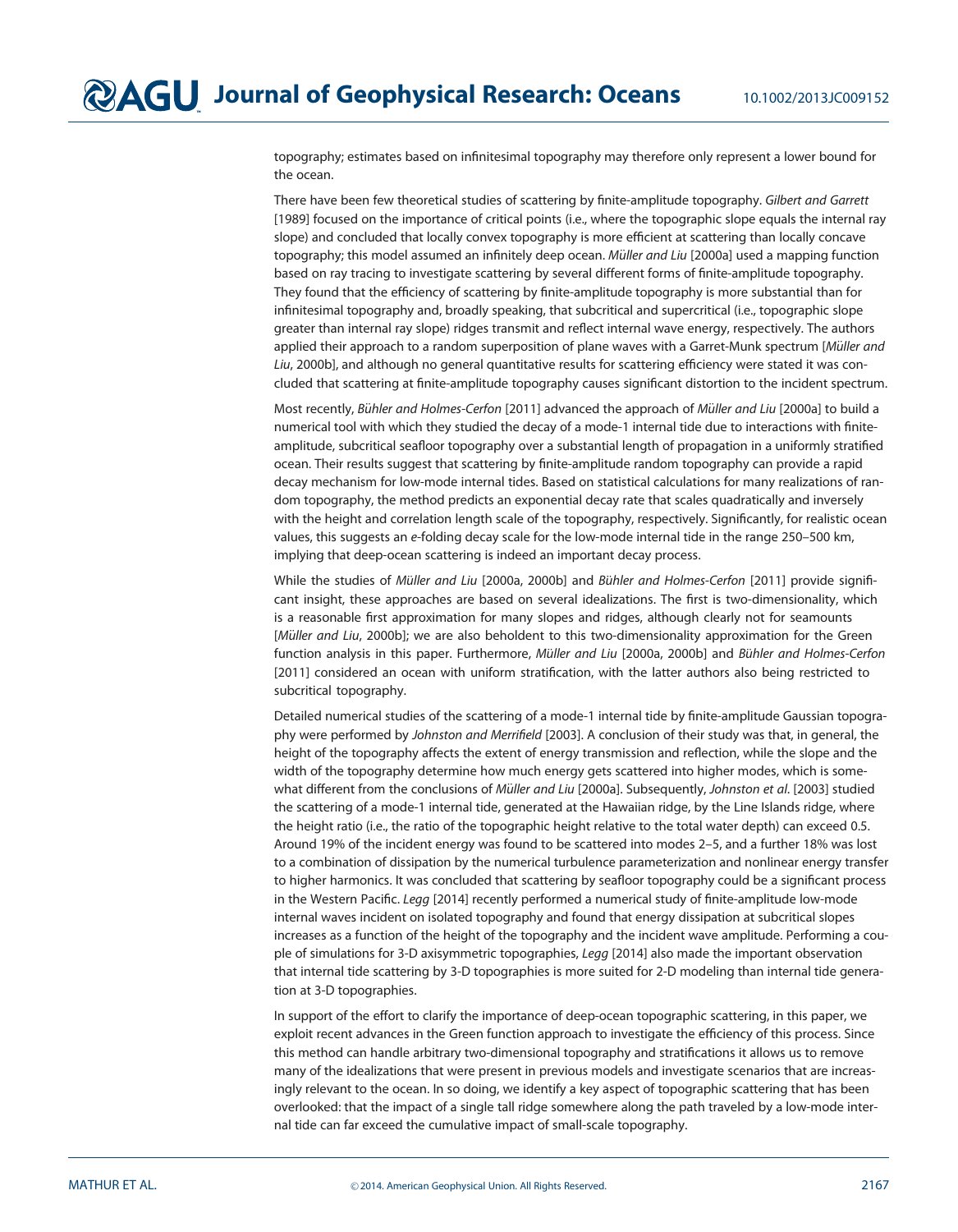### 3. Theory

We define a stream function  $\psi(x,z,t)$  so that the associated internal tidal velocities are  $(u,w){=}(-\psi_z,\psi_x),x$ and z being the horizontal and vertical coordinates, respectively, and t being time. The stream function of the total wavefield is  $\psi(x,z,t) = \psi_b(x,z,t) + \psi'(x,z,t)$ , where  $\psi_b$  represents the background internal tide and  $\psi'$  is the perturbation to  $\psi_b$  due to scattering by topography. It is assumed that the response is at the same frequency,  $\omega$ , as the background internal tide, i.e.,  $\psi_b({x},z,t){=}\Re[\phi_b({x},z)e^{-i\omega t}]$  and  $\psi'(x,z,t) {=} \Re[\phi'(x,z)e^{-i\omega t}]$ , where  $\phi_b$  and  $\phi'$  are complex amplitudes, with  $\Re$  denoting the real part. The velocity component along the second horizontal direction y is given by  $\pmb{\nu}\!=\!\Re[(if/\omega)(\phi_{b,z}\!+\!\phi_z')e^{-i\omega t}]$ , where the Coriolis frequency  $f=2\Omega_n=2\Omega$ sin  $\theta_{lat}$  is twice the background rotation  $\Omega_n.$   $\Omega$  and  $\theta_{lat}$  are the earth's background rotation and latitude of the region of interest, respectively.

The Green function approach, a theoretical framework in the limit of linear, inviscid, and Boussinesq approximations for modeling the interaction of internal waves with topography, expresses the perturbation wavefield,  $\phi'$  as an integral over contributions from a distribution of sources of strength  $\gamma$ (x') placed on the topography  $(x', z') = (x', h(x'))$  [Robinson, 1969; Pétrélis et al., 2006; Balmforth and Peacock, 2009; Echeverri and Peacock, 2010], i.e.,

$$
\phi'(x, z) = \int_{-a}^{b} \gamma(x') G(x, x'; z, h(x')) dx',
$$
\n(1)

where  $[-a, b]$  are the horizontal limits of the topography and  $G(x, x'; z, z')$  is the Green function. The continuous function  $h(x)$  is assumed to be in the range  $0 \le h(x) \le H$  for  $x \in [a, b]$ , going smoothly to zero at  $x = -1$ a and  $x = b$ . Outside the  $x \in [a, b]$  domain,  $h(x)$  is assumed to be uniformly zero.

The Green function can be expressed as a sum over the vertical modes of the stratification,  $\Phi_n$ , via the relation:

$$
G(x, x'; z, z') = \sum_{n=1}^{n=\infty} \frac{\Phi_n(z')}{2k_n} \left( \int_0^H \frac{N(z)^2 - \omega^2}{\omega^2 - f^2} \Phi_n^2 dz \right)^{-1} e^{ik_n|x - x'|} \Phi_n(z), \tag{2}
$$

where the nth mode satisfies

$$
\Phi_{n,zz} + \frac{N(z)^2 - \omega^2}{\omega^2 - f^2} k_n^2 \Phi_n = 0,
$$
\n(3)

with homogeneous boundary conditions  $\Phi_n(0) = \Phi_n(H) = 0$  at the ocean floor ( $z = 0$ ) and free surface  $(z = H)$ , and the positive eigenvalue  $k_n$  is the corresponding horizontal wave number [*Robinson*, 1969; Pétrélis et al., 2006; Echeverri and Peacock, 2010]. Equation (3), with the homogeneous boundary conditions, constitutes a Sturm-Liouville system that must be solved numerically to obtain  $\Phi_n$  for an arbitrary stratification N(z). For convenience, and without any loss of generality, we define  $\Phi_n$  such that  $|d\Phi_n/dz|$  has a maximum value of unity for  $z \in [0, H]$ .

In the limit of a uniform stratification (i.e.,  $N(z) = N_0$ ), the vertical modes  $\Phi_n(z) = (H/n\pi)\sin(n\pi z/H)$  and the eigenvalues  $k_n$ =n $\pi/(H$ cot  $\theta)$ , where cot  $\theta\!=\!\sqrt{(N_0^2\!-\!\omega^2)/(\omega^2\!-\!f^2)}$ . This idealized scenario has been studied in the contexts of scattering [Robinson, 1969] and generation [e.g., Pétrélis et al., 2006]. Wentzel-Kramers-Brillouin (WKB) versions of the vertical modes have been used to represent the Green function for studies of generation [e.g., Llewellyn Smith and Young, 2002, 2003; Echeverri and Peacock, 2010]. Here we use the complete Green function for an arbitrary background stratification N(z), in which case combining equation (1) with the full Green function (2) gives the expression for the perturbation stream function:

$$
\phi'(x,z) = \sum_{n=1}^{n=\infty} \left( \int_0^H \frac{N(z)^2 - \omega^2}{\omega^2 - f^2} \Phi_n^2 dz \right)^{-1} \frac{\Phi_n(z)}{2k_n} \int_{-a}^b \gamma(x') \Phi_n(h(x')) e^{ik_n|x-x'|} dx', \tag{4}
$$

with  $H$  being the far-field ocean depth.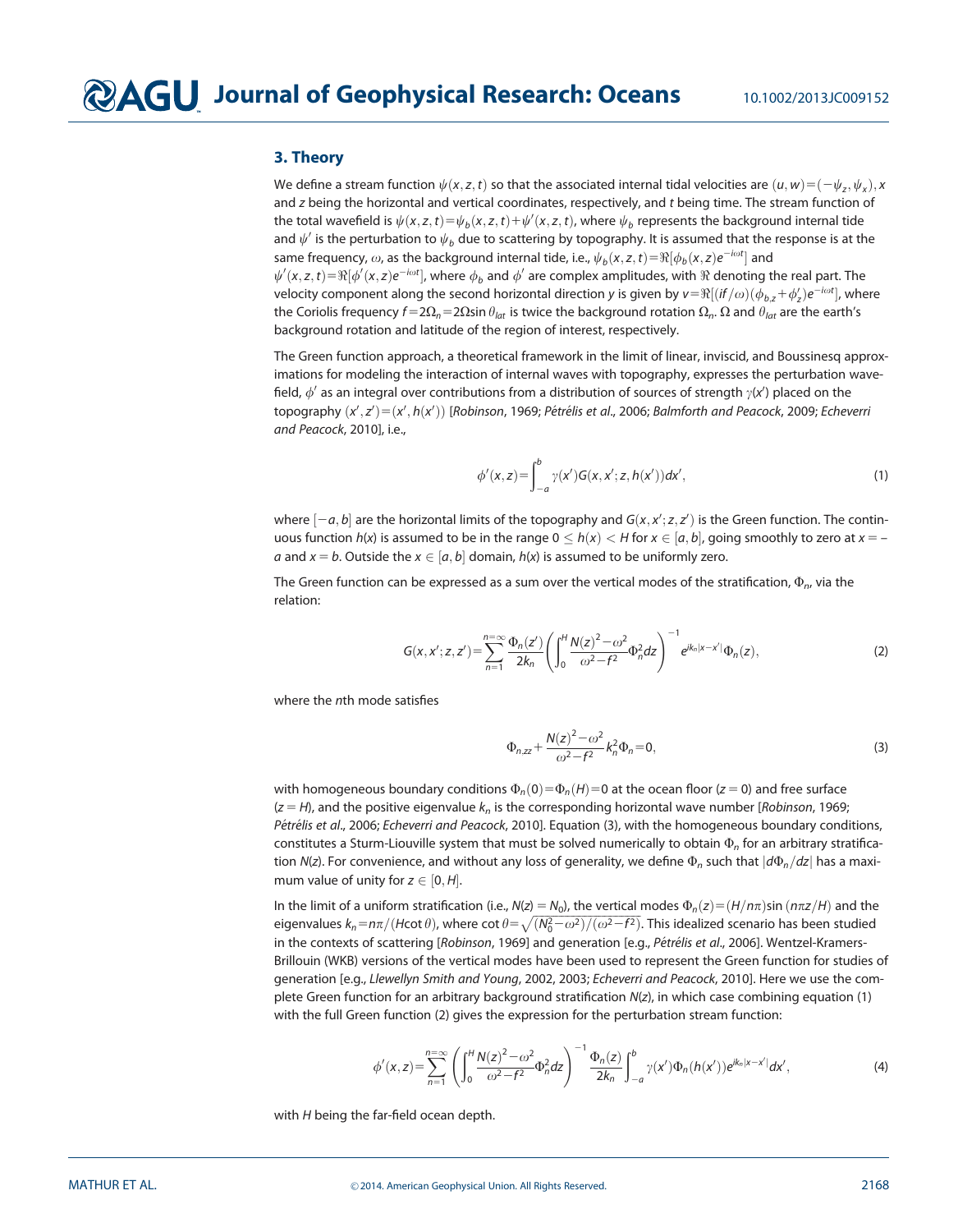No normal-flow at the ocean-floor topography  $h(x)$  and the sea surface (approximated as a rigid lid) require:

$$
\phi'(x, h(x)) = -\phi_b(x, h(x)) + \phi_b(x, 0) \quad \text{and} \quad \phi'(x, H) = 0,
$$
\n(5)

where the functional form of  $\phi_b$ , which is assumed to satisfy the no normal-flow boundary condition at  $z = 0$  and  $z = H$ , depends on the background internal tide. Throughout this paper, we focus on an incident mode-1 internal tide propagating from left to right, in which case:

$$
\phi_b(x, z) = -\Phi_1(z)e^{ik_1x}.\tag{6}
$$

For comparison, studies of internal tide generation by barotropic forcing, a scenario for which the WKB Green function approach been extensively applied [*Echeverri and Peacock*, 2010], use  $\phi_b(x, z) = -Uz$  in the boundary condition, where  $U$  is the barotropic forcing velocity.

Substituting (6) into the lower boundary condition in (5) and using the Green function solution (4) results in the integral equation:

$$
\Phi_1(h(x))e^{ik_1x} = \sum_{n=1}^{n=\infty} \left( \int_0^H \frac{N(z)^2 - \omega^2}{\omega^2 - f^2} \Phi_n^2 dz \right)^{-1} \frac{\Phi_n(h(x))}{2k_n} \int_{-a}^b \gamma(x') \Phi_n(h(x')) e^{ik_n|x-x'|} dx',
$$
 (7)

which is solved numerically for  $y(x)$  using the procedure detailed in *Echeverri and Peacock* [2010]. In solving this numerically, one must use a sufficiently fine spatial resolution to represent the topography and a sufficiently large number of modes in the summation so that the solution converges. We note here that replacing the mode shapes  $\Phi_n(z)$  and the horizontal wave number  $k_n$  by the WKB mode shapes and corresponding horizontal wave numbers constitutes the Green function theory with the WKB approximation [Llewellyn Smith and Young, 2003; Echeverri and Peacock, 2010], referred to as the WKB theory in the rest of this paper.

In the far field, where the ocean depth is constant, one can define

$$
a_n^{\pm} = \frac{1}{2k_n} \left( \int_0^H \frac{N(z)^2 - \omega^2}{\omega^2 - f^2} \Phi_n^2 dz \right)^{-1} \int_{-a}^b \gamma(x') \Phi_n(h(x')) e^{\mp ik_n x'} dx', \tag{8}
$$

where  $a_n^+$  corresponds to  $x > b$  and  $a_n^-$  to  $x < -a$ . The perturbation stream function can thus be written explicitly and concisely as a sum over the vertical modes:

$$
\phi'(x, z) = \sum_{n=1}^{n=\infty} a_n^{\pm} \Phi_n(z) e^{\pm ik_n x}.
$$
 (9)

The total wavefield is  $\phi(x,z)\!=\!\phi_b\!+\!\phi'$  with  $\phi_b$  being given by the expression in (6). With the exception of transmitted mode 1, the transmitted (T) and reflected (R) depth-averaged energy flux in mode-n normalized by the incident energy flux in mode 1 is:

$$
C_n^{T,R} = |a_n^{\pm}|^2 \frac{k_1 \int_0^H (d\Phi_n/dz)^2 dz}{k_n \int_0^H (d\Phi_1/dz)^2 dz}.
$$
 (10)

For the energy flux in the transmitted mode 1, one must include the contribution from  $\phi_b$ , in which case:

$$
C_1^T = |-1 + a_1^+|^2. \tag{11}
$$

For future discussion, it is also convenient to define the cumulative transmitted and reflected energy fluxes in mode-p through mode-q: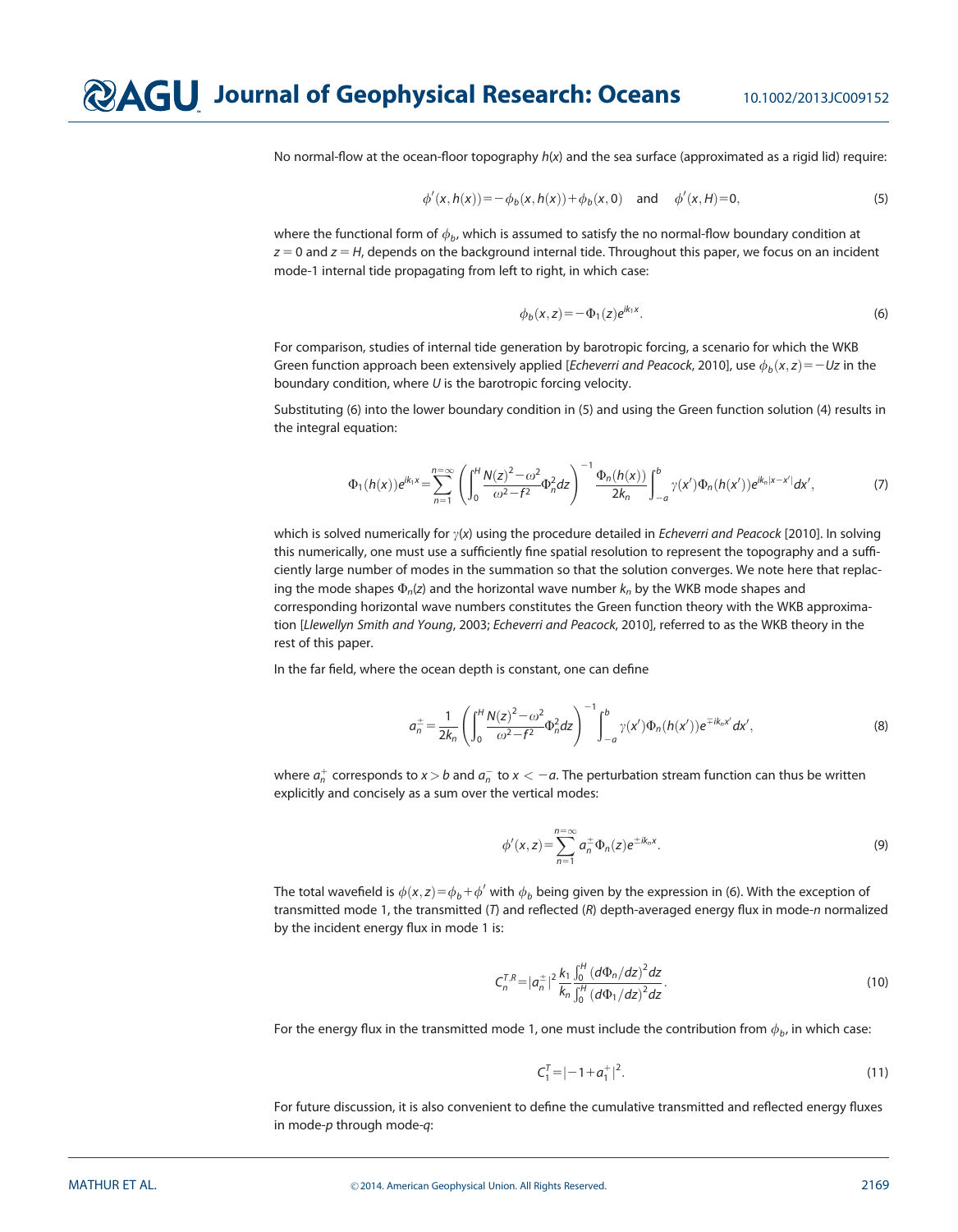$$
C_{p-q}^{T+R} = \sum_{n=p}^{n=q} (C_n^T + C_n^R). \tag{12}
$$

## 4. Methods

In this section, we summarize details of the parameters used for numerically solving the integral equation (7) and present an overview of the numerical model used to validate and complement the predictions from the Green function theory.

#### 4.1. Analysis

In principle, equations (7) and (9) require  $n = \infty$  to completely represent the solution, but in practice the sum is truncated at a finite value of  $n$  above which the solution changes negligibly. Furthermore, in solving  $(7)$  both the x and z spatial coordinates must be discretized, again seeking to achieve numerical convergence of the solution. To achieve convergence, we increased the spatial and then modal resolutions until the energy conservation equation  $C_{1-n}^{T+R}=1$  was satisfied with an error of  $<$ 1%, unless specified otherwise. Typically,  $n = 500$  and  $n = 200$  were used for uniform and nonuniform stratifications, respectively, and the topography was discretized by 2500 points, though these values varied somewhat depending on the specific case being solved. The number of modes used to calculate the wavefields and energy transmission/reflection coefficients was usually smaller than the value of  $n$  used to compute the distribution  $\gamma(x)$ . Finally, since nondimensionalizations such as those employed in *Echeverri and Pea*cock [2010] become quite cumbersome when considering a fully nonuniform stratification, we instead used reasonable dimensional parameters that are representative of the ocean. Unless stated otherwise,  $H = 3800$  m,  $\omega = 1.4053 \times 10^{-4}$  rad /s (M2), and  $N^2 = 3 \times 10^{-5}$  rad /s were used as the basis for our idealized studies; for simplicity we set  $f = 0$  for the idealized studies and utilized physical values of f for our ocean case studies. We also note here that the case of a uniform stratification satisfies the relation  $k_n = n k_1$ , resulting in a spatially coherent wave beam pattern of the scattered wavefield; the nonuniform stratification does not admit the relation  $k_n = nk_1$ , thus resulting in a spatially less coherent scattered wavefield.

#### 4.2. Numerics

To rigorously test the complete Green function approach, which has never been used to study scattering for arbitrary topography in uniform and nonuniform stratifications, we ran a number of corresponding numerical simulations using a modified version of the nonlinear, hydrostatic, terrain following (sigma coordinate) Princeton Ocean Model [Blumberg and Mellor, 1987]. A mode-1 internal tide was propagated down a narrow channel, which consisted of the topography of interest extended in both directions using a constant depth. To best match the analytical results, the simulations used a rigid lid at the surface (i.e., the baroclinic modes have no surface expression), and zero dissipation was applied to momentum and buoyancy. At the far end of the channel the relaxation boundary condition of Carter and Merrifield [2007] prevented energy in all modes from being reflected. Modal decomposition of the model output was performed over the flat bottom sections upstream and downstream of the topographic feature. The number of grid points in the vertical direction used by the numerical simulations were 54, 150, 200, and 224 for the cases in sections 5, 6, 7.1, and 7.2, respectively; assuming at least five points per wavelength, the highest mode that the numerical simulations resolved was 25, 18, 17, and 18, respectively. For the nonuniform stratifications considered in sections 6 and 7, the zero crossings of the modes are crowded near the ocean surface, requiring a larger number of points to accurately resolve a given mode number than for a uniform stratification.

# 5. Uniform Stratification

We first consider the scattering of a mode-1 tide by an isolated Gaussian ridge in an ocean with uniform stratification. This allows several fundamental investigations of internal tide scattering, as well as initial confirmation of the accuracy and reliability of the Green function method.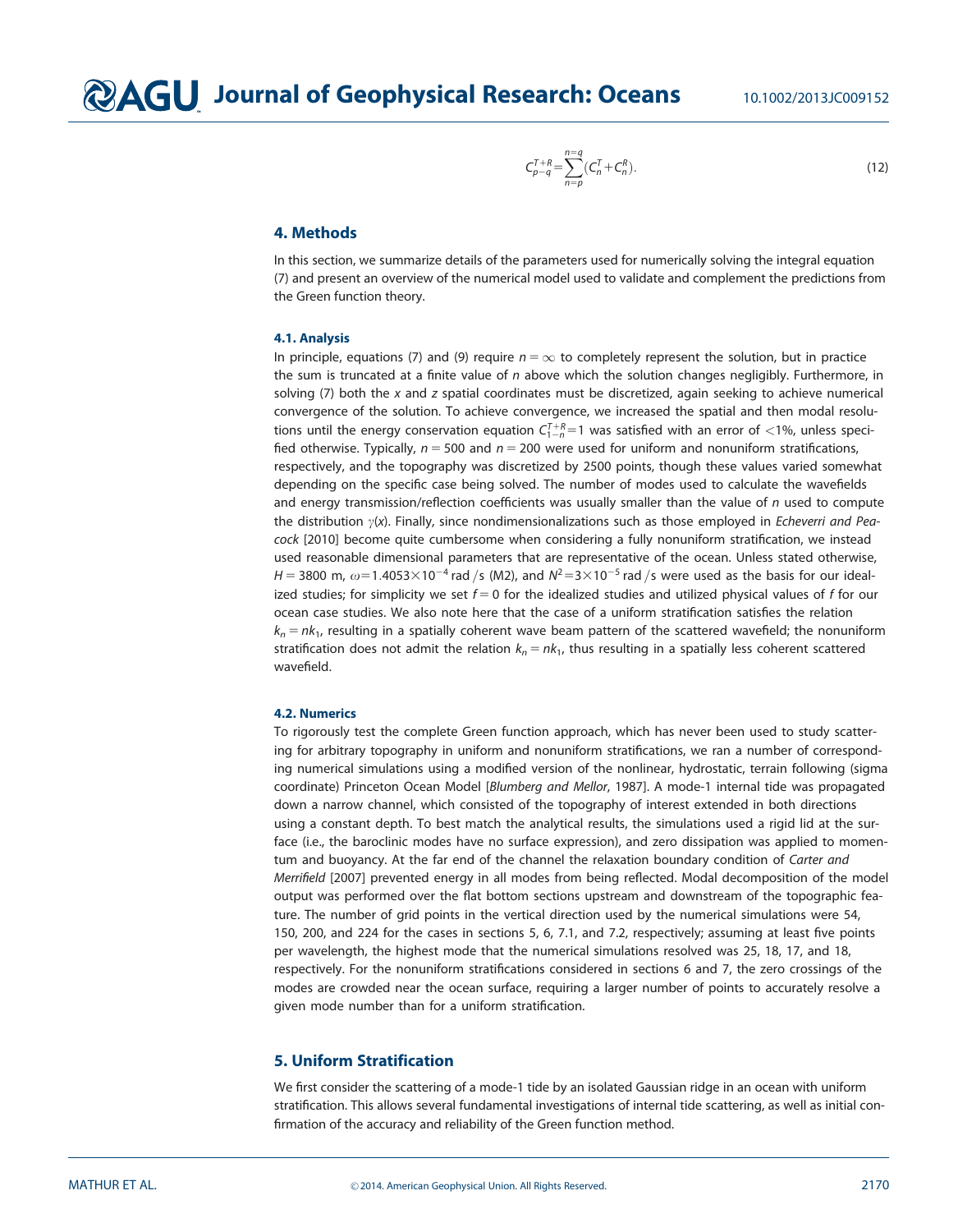

Figure 1. The horizontal velocity field  $u(x,z,t)$  at an arbitrary instant in time for mode-1 (incident from the left) scattering by a (a) subcritical  $(\epsilon = 0.5)$  and (b) supercritical ( $\epsilon = 2$ ) Gaussian ridge of height ratio  $h^* = 0.5$  in a uniform stratification (calculated using the Green function model).

For the isolated Gaussian ridge

$$
h_G(x) = h_0 e^{-x^2/2\sigma^2},
$$
\n(13)

we define the criticality to be  $\epsilon = \text{max}(dh_G/dx)/\text{tan }\theta$ , this being the ratio of the maximum topographic slope to the internal ray slope, and the height ratio to be  $h^* = h_0/H$ ; for a uniform stratification, these two dimensionless parameters completely characterize the system. Figures 1a and 1b show the horizontal velocity  $u(x, z, t)$  at an arbitrary phase in the subcritical ( $\epsilon = 0.5$ ) and supercritical ( $\epsilon = 2$ ) regimes, respectively, for  $h^* = 0.5$ . The results presented in this figure, and indeed in all uniform stratification results, use only the first 100 modes to represent the solution (although more modes, up to 500, were available from the calculation of the quantity  $\gamma$  that underlies the solution). For the subcritical scenario, the mode-1 internal tide that is incident from the left passes relatively unscathed, while scattering is apparent for the supercritical scenario, giving rise to transmitted and reflected wavefields with beam-like features due to the presence of high modes.

Figures 2a and 2b present the variation of the transmitted  $(\mathcal{C}_{1-100}^7)$  and reflected  $(\mathcal{C}_{1-100}^8)$  energy fluxes, respectively, with criticality and height ratio. The results for  $\epsilon$  < 0.9 reveal essentially complete transmission of energy and, accordingly, no significant reflection of energy in the subcritical regime for all depth ratios. The system exhibits a sharp decrease in  $\zeta^7_{1-100}$ , and thus increase in  $\zeta^R_{1-100}$ , near criticality ( $\epsilon=1$ ), the rapidity of the change being more pronounced for larger height ratios. For supercritical regimes with  $\epsilon$   $>$  3, the variation of transmission and reflection with depth ratio becomes essentially independent of criticality, and the supercritical ridge effectively behaves as a knife edge; we verified this by confirming that in the limit  $\epsilon$  $\rightarrow \infty$  our results agree with the knife-edge results for  ${\it h}^*=$  0.75 presented in Figure 3 of *Müller and Liu* [2000a]. For small height ratios ( $h^*$  < 0.2), the transmission and reflection coefficients are essentially independent of criticality, with the vast majority of the energy being transmitted and little reflected.



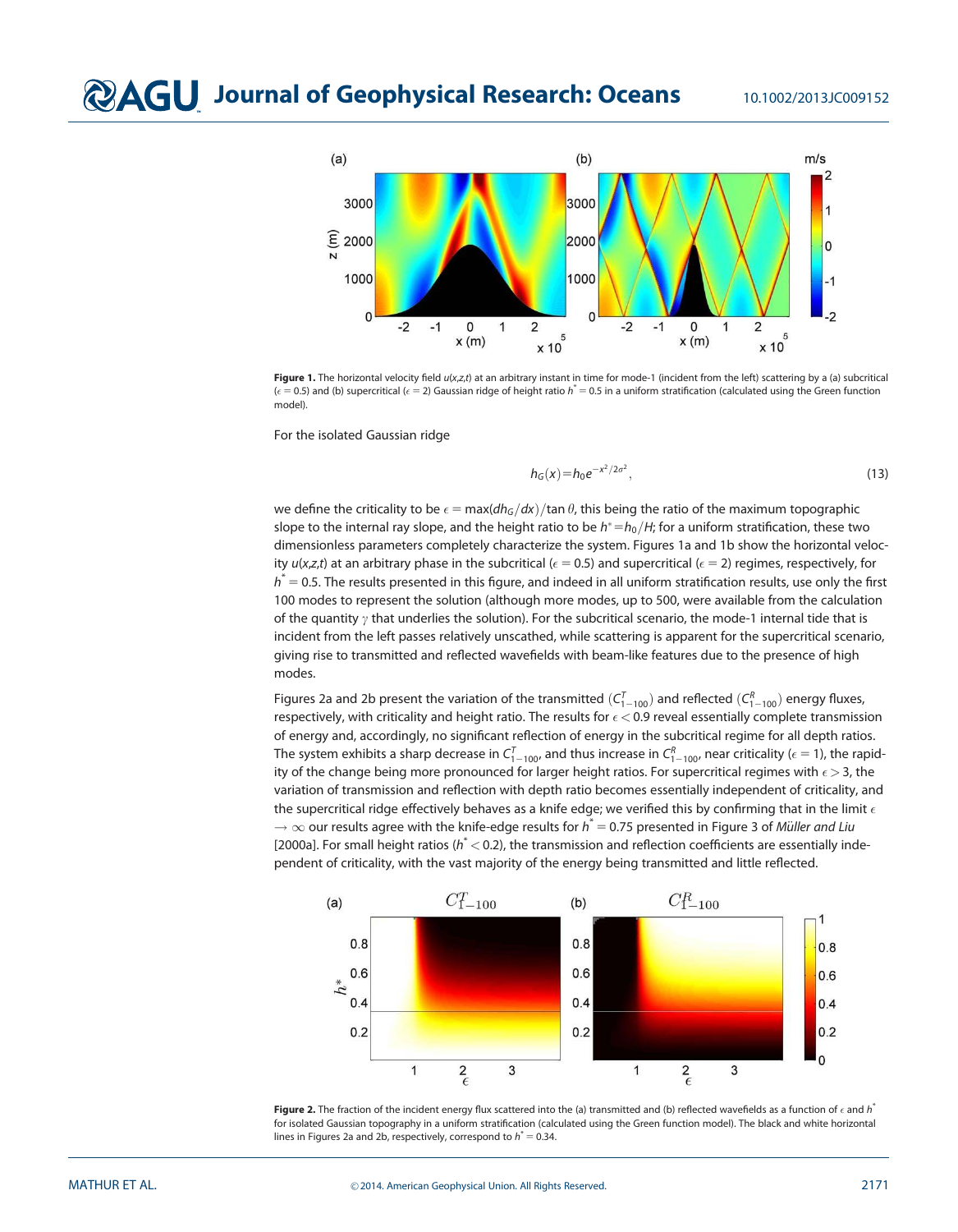

**Figure 3.** The fraction of the incident energy flux scattered into the (a) transmitted and (b) reflected wavefields as a function of  $\epsilon$  for  $h^* = 0.34$  in a uniform stratification. The three solid curves in each plot correspond to the cumulative energy flux up to modes 1, 2, and 100, calculated using the Green function model. Numerical results for  $\epsilon = 0.43$ , 0.59, 0.81, 1.13, 1.72, 2.56, and 3.48 are shown by the circles ( $\circ$ ). The horizontal dashed lines indicate the corresponding values for a knife-edge topography of the same height ratio ( $h^* = 0.34$ ), calculated using the Green function model with  $\epsilon = 20$ .

Having established the functional dependence of transmitted and reflected energy flux, the next step is to consider the transfer of energy flux from lower to higher modes. To investigate this aspect of the scattering process, for  $h^*$  = 0.34 (indicated by the horizontal black and white lines in Figures 2a and 2b, respectively) the variations with criticality of  $\zeta^7_1,\zeta^7_{1-2}$ , and  $\zeta^7_{1-100}$ , these being the cumulative transmitted energy fluxes up to modes 1, 2, and 100, and correspondingly  $C_1^R, C_{1-2}^R$ , and  $C_{1-100}^R$ , are presented in Figures 3a and 3b, respectively. These results show that scattering from mode 1 to higher modes in the transmitted and reflected wavefields increases as criticality ( $\epsilon = 1$ ) is transcended from below. To validate our analytical results, the results of seven complementary numerical simulations are also included in Figures 3a and 3b, and these show excellent agreement with the theoretical results. It was not possible to calculate  $\mathsf{C}_{1-100}^7$  and  $\mathsf{C}_{1-100}^{\mathsf{R}}$  from the numerical data owing to strong numerical/viscous dissipation for the higher modes and a lack of vertical grid resolution to resolve the very high modes. For the cases studied by numerical simulations, our theory predicts that the maximum energy in the unresolved modes (>25) is 2.8% of the incident mode-1 energy.

While the results in Figures 2 and 3 set the scene, it is perhaps most important to quantify how much energy is scattered into higher modes in both the transmitted and reflected wavefields combined, as this represents the total energy transfer from larger to smaller spatial scales that are more prone to instability and dissipation. This motivated the calculation of the scattering efficiency  $\zeta_{2-\infty}^{7+R}=$  1  $-C_1^7-C_1^R$  (i.e., the total energy scattered into modes 2 through  $\infty$  in both the transmitted and reflected wavefields) as a function of the criticality  $\epsilon$  and the height ratio  $h^*$ . Figure 4 presents the variation of  $C_{2-\infty}^{7+\kappa}$  with criticality and height ratio. The key result is that the maximum efficiency of scattering to higher modes occurs around criticality,



where there is a complex dependence of  $C_{2-\infty}^{T+R}$  with both depth ratio and criticality for  $h^*$  > 0.4 and 0.8 <  $\epsilon$  < 1.2. The existence of a series of local maxima in parameter space is a phenomenon reminiscent of resonant transmission of internal waves in nonuniform stratifications [Sutherland and Yewchuk, 2004; Mathur and Peacock, 2010]. For supercritical topography there is a relatively straightforward functional dependence of the scattering efficiency on depth ratio, having a maximum in the vicinity of  $h^* = 0.4$ (for strongly supercritical, knife-edge topography the maximum value is

Figure 4. The fraction of the incident energy flux scattered into transmitted and reflected modes 2 through  $\infty, C_{2-\infty}^{T+R}$  = 1  $-C_{1}^{T}-C_{1}^{R}$ , as a function of  $\epsilon$  and  $h^*$  for an isolated Gaussian ridge in a uniform stratification (calculated using the Green function model).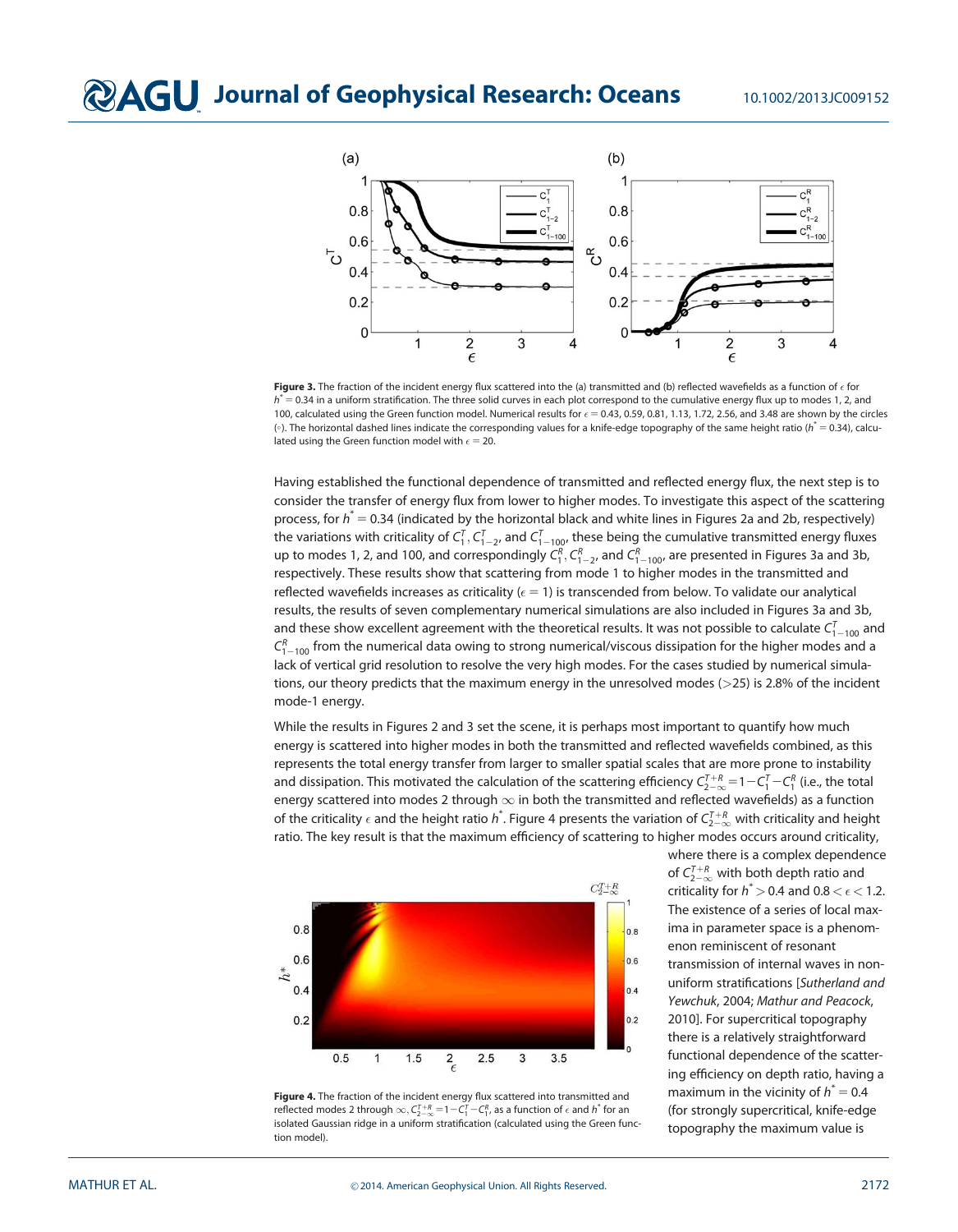

Figure 5. (a) A nonuniform stratification N(z) representative of the ocean. The horizontal velocity  $u(z) = d\Phi(z)/dz$  for (b) mode-1 and (c) mode-2 for the stratification in Figure 5a, as determined by numerically solving (3) (thick solid line) and using the WKB approximation (thin solid line). The stream functions are normalized so that max( $|d\Phi_1/dz|$ ) = max ( $|d\Phi_2/dz|$ ) = 1m/s .

0.51 for  $h^*=$  0.37). For small depth ratios ( $h^*$   $<$  0.4), the scattering efficiency increases monotonically, but weakly, with criticality.

There are two key conclusions to be drawn from these initial studies. The first conclusion is that for small height ratios (0  $<$   $h^*$   $<$  0.2), the scattering efficiency increases monotonically with  $h^*$  and  $\epsilon.$  Thus, for smallscale topography on the ocean floor, the taller and steeper the ridge, the more significant its ability to scatter the mode-1 internal tide. The second conclusion is that for larger height ratios (0.2  $<$   $\hbar^*$   $<$  1.0) scattering is most efficient near criticality. Additionally, the results show that criticality plays the primary role in determining whether the internal tide is transmitted or reflected. These results are consistent with the observations of Müller and Liu [2000a] that subcritical and supercritical topographies transmit and reflect the lowmode internal tide, respectively, and scattering to higher modes is significant for near-critical topography. This is somewhat different from the conclusion of Johnston and Merrifield [2003] that it is the height ratio that primarily affects energy transmission and reflection, while the slope and the width of the topography determine the conversion to higher modes. We note, however, that for a Gaussian ridge the slope and the width together specify the topographic shape completely, and hence the conclusion of Johnston and Merrifield [2003] does not isolate the effects of  $\epsilon$  and  $\overline{h}^*$ .

# 6. Nonuniform Stratification

We now proceed to study the scattering of a mode-1 tide by isolated topography in a nonuniform stratification that is characteristic of the ocean. This course of action is chosen because the primary interest is in assessing the importance of scattering for a typical ocean scenario and not to get embroiled in studies of an extensive, multidimensional parameter space due to the introduction of several more parameters (e.g., pycnocline strength, pycnocline location, and pycnocline length scale). Indeed, the uniform stratification results suggest that for small amplitude topography ( $h^*$   $<$  0.1) the exact location and width of the pycnocline in the upper ocean will have little impact on the scattering, whereas for large amplitude topography  $(h^* > 0.5)$  the system will be sensitive to the specifics of the upper ocean stratification and should be dealt with on a case-by-case basis.

The model stratification, presented in Figure 5a, comprises a uniform stratification with  $N_0{=}\frac{6}{10}$  rad/s at large depths ( $z \approx 0$ ) and a Gaussian pycnocline of characteristic width 500 m and maximum stratification 5.48 $\times$ 10<sup>-3</sup> rad/s centered around z = 3400 m in an ocean of depth 3800 m. For simplicity, we refrain from including background rotation at this point (i.e.,  $f = 0$ ), saving it for our case studies in section 7. The shapes of modes 1 and 2 for the stratification in Figure 5a are presented in Figures 5b and 5c, respectively. It is evident that for this stratification the true (complete) modes 1 and 2 differ noticeably from their WKB counterparts, and thus it would seem prudent to use the complete Green function approach to study scattering in this stratification.

In a nonuniform stratification, the definition of criticality is complicated by the varying topographic slope and stratification. We define the criticality of the Gaussian ridge (13) to be  $\epsilon = \max((dh_G/dx)/tan\theta)$ , i.e., the maximum ratio of the topographic slope to the local internal wave ray slope. Figures 6a and 6b present the horizontal velocity  $u(x,z,t)$  at an arbitrary instant in time for a mode-1 internal tide incident on a subcritical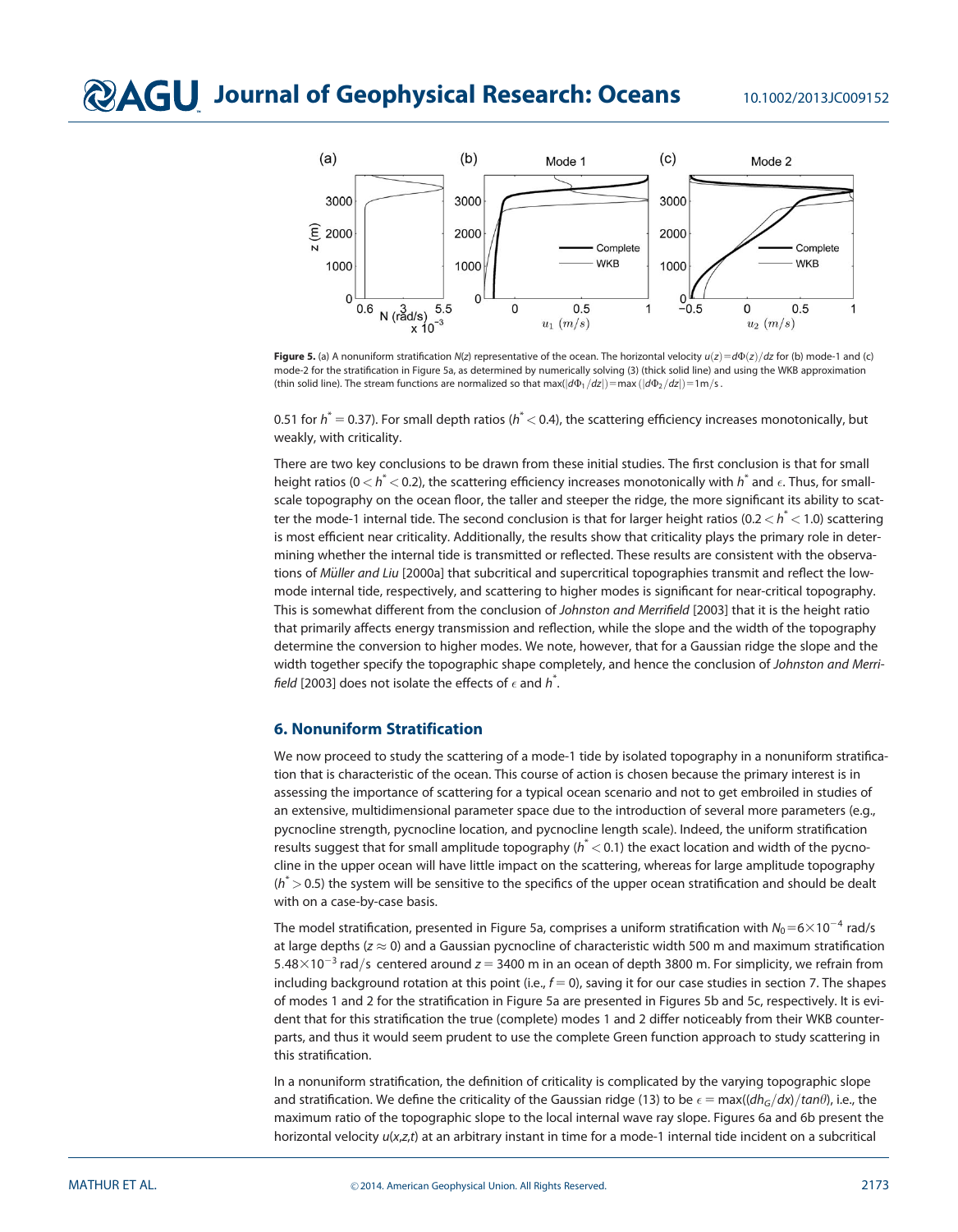

Figure 6. The horizontal velocity field u(x,z,t) at an arbitrary instant in time for mode-1 (incident from the left) scattering in a nonuniform stratification by a (a) subcritical ( $\epsilon = 0.5$ ) and (b) supercritical ( $\epsilon = 2$ ) Gaussian ridge with  $h^*=0.5$  (calculated using the Green function model).

( $\epsilon$  = 0.5) and supercritical ( $\epsilon$  = 2) ridge, respectively, for  $h^*=$  0.5. The presentation of these wavefields, and all other nonuniform stratification results, was achieved using the first 50 of the 200 vertical modes used for the determination of  $\gamma(x)$ . For both scenarios, the incident mode-1 internal tide is transmitted with very little scattering to higher modes. This result is qualitatively different from that presented for ridges of the same height ratio in a uniform stratification in Figure 1, and is due to the dominant activity of the wavefield existing well above the ridge, in the pycnocline.

Setting  $h^* = 0.85$ , so that the Gaussian ridge penetrates the pycnocline, produces significant scattering to higher modes for both subcritical ( $\epsilon$  = 0.5) and supercritical ( $\epsilon$  = 2) scenarios, as is evident by the wavefields presented in Figures 7a and 7b. To investigate further, Figures 8a and 8b present the variation of the transmitted  $(C_{1-50}^T)$  and reflected  $(C_{1-50}^R)$  energy fluxes, respectively, with criticality and height ratio. The qualitative features closely resemble those for the uniform stratification scenario in Figure 2, albeit with the key features occurring for larger values of  $h^*$ .

Figures 9a and 9b present the variation with criticality of the transmitted and reflected energy fluxes for  $h^*=$  0.85, alongside comparisons with numerical and WKB results. The nature of the results is reminiscent of those for uniform stratification and  $\hbar^*=$  0.34 in Figures 3a and 3b. There is substantial reflection as the criticality increases through unity, significant scattering out of mode 1 occurs for  $\epsilon$   $>$  0.5, and for  $\epsilon$   $>$  2 the ridge effectively behaves like a knife edge. The excellent agreement with numerical results (for the cases studied by numerical simulations, our theory predicts that the maximum energy in the unresolved modes  $(>18)$  is 2.6% of the incident mode-1 energy) confirms the accuracy of the complete Green function approach for nonuniform stratifications. In contrast, the WKB results differ significantly, revealing that the WKB approximation can provide misleading results. For example, at criticality the WKB method under predicts the transmitted mode-1 energy flux (0.34 instead of 0.47) while simultaneously over predicting the total transmitted energy flux (0.96 instead of 0.79).



Figure 7. The horizontal velocity field  $u(x,z,t)$  at an arbitrary instant in time for mode-1 (incident from the left) scattering in a nonuniform stratification by a (a) subcritical ( $\epsilon$  = 0.5) and (b) supercritical ( $\epsilon$  = 2) Gaussian ridge with  $\hbar$  = 0.85 (calculated using the Green function model)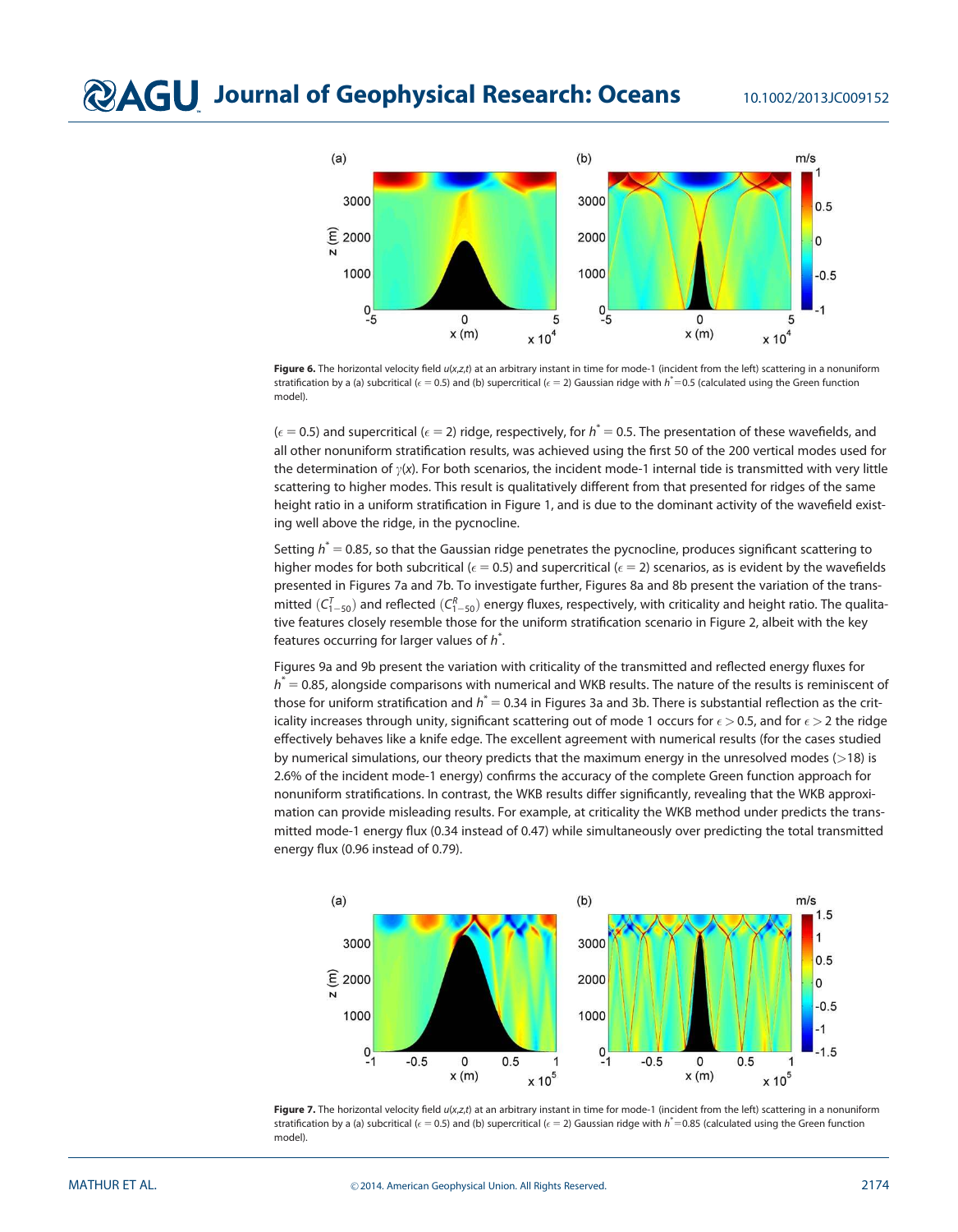# **QAGU** Journal of Geophysical Research: Oceans 10.1002/2013JC009152



Figure 8. The fraction of the incident energy flux scattered into the (a) transmitted and (b) reflected wavefields as a function of  $\epsilon$  and  $h^*$ for an isolated gaussian topography in the nonuniform stratification presented in Figure 5a (calculated using the Green function model). The black and white horizontal lines in Figures 8a and 8b, respectively, correspond to  $h^{\ast}=$  0.85.

Plotting the scattering efficiency  $C_{2-\infty}^{7+R}$  as a function of  $\epsilon$  and  $\hbar$  , in Figure 10a, reproduces results qualitatively similar to those presented in Figure 4 for a uniform stratification, with the key features shifted to larger values of  $h^*$ . For  $h^* < 0.5, C_{2-\infty}^{T+R}$  is small for all criticalities. Scattering to higher modes becomes most efficient at criticality and there is a sequence of maxima and minima with increasing height ratio for nearcritical topography, as  $h^*$  impinges upon and penetrates the pycnocline. In the strongly supercritical regime, i.e., for a knife-edge topography, the scattering efficiency attains a maximum of  $C_{2-\infty}^{I+R}$ =0.5 at  $h^*=$  0.85; we recall that the maximum scattering efficiency for a knife-edge topography in a uniform stratification was found to be  $C_{2-\infty}^{T+R}$  = 0.51 occurring at  $h^*=$  0.37.

Figure 10b presents the difference in  $\zeta_{2-\infty}^{T+R}$  between the Green function models with and without the WKB approximation. Expressions for energy fluxes as a function of mode strengths within the WKB approximation have previously been discussed by Echeverri and Peacock [2010]; we note, however, that the expression for  $C^{\pm}$  in equation (2.16) in *Echeverri and Peacock* [2010] has to be corrected by a multiplicative factor of  $\omega^2/(\omega^2 - f^2)$ . Even for relatively small height ratios  $(h^* \sim 0.3-0.5)$ , for which the topography peak is well below the pycnocline, the WKB approximation results in a significant error  $(\sim$  0.25) in the scattering efficiency. This result is somewhat in contrast to a previous assertion that the WKB approach is not misleading even for mode 1 and modest amplitude topography [Llewellyn Smith and Young, 2002]. The discrepancy becomes particularly striking near criticality when the topography peak is in the vicinity of the pycnocline.

Overall, we conclude that the dependence of scattering on the height ratio and criticality in a nonuniform stratification typical of the ocean is qualitatively similar to scattering in a uniform stratification, with the exception that, as one might expect, the parameter space boundaries that delineate noticeable changes in behavior are shifted to greater height ratios due to the presence of a pycnocline. Thus, while large



**Figure 9.** The fraction of the incident energy flux scattered into the (a) transmitted and (b) reflected wavefields as a function of  $\epsilon$  for  $h^* = 0.85$ , for the nonuniform stratification shown in Figure 5a. The three solid curves in each plot correspond to the cumulative energy flux up to modes 1, 2, and 50, calculated using the Green function model. The dashed curves represent the WKB results for  $C_1^\tau, C_{1-50}^\tau$  and  $C_1^R, C_{1-50}^R$ . Numerical results for  $C_1^T, C_{1-2}^T$  and  $C_1^R, C_{1-2}^R$  are plotted as circles.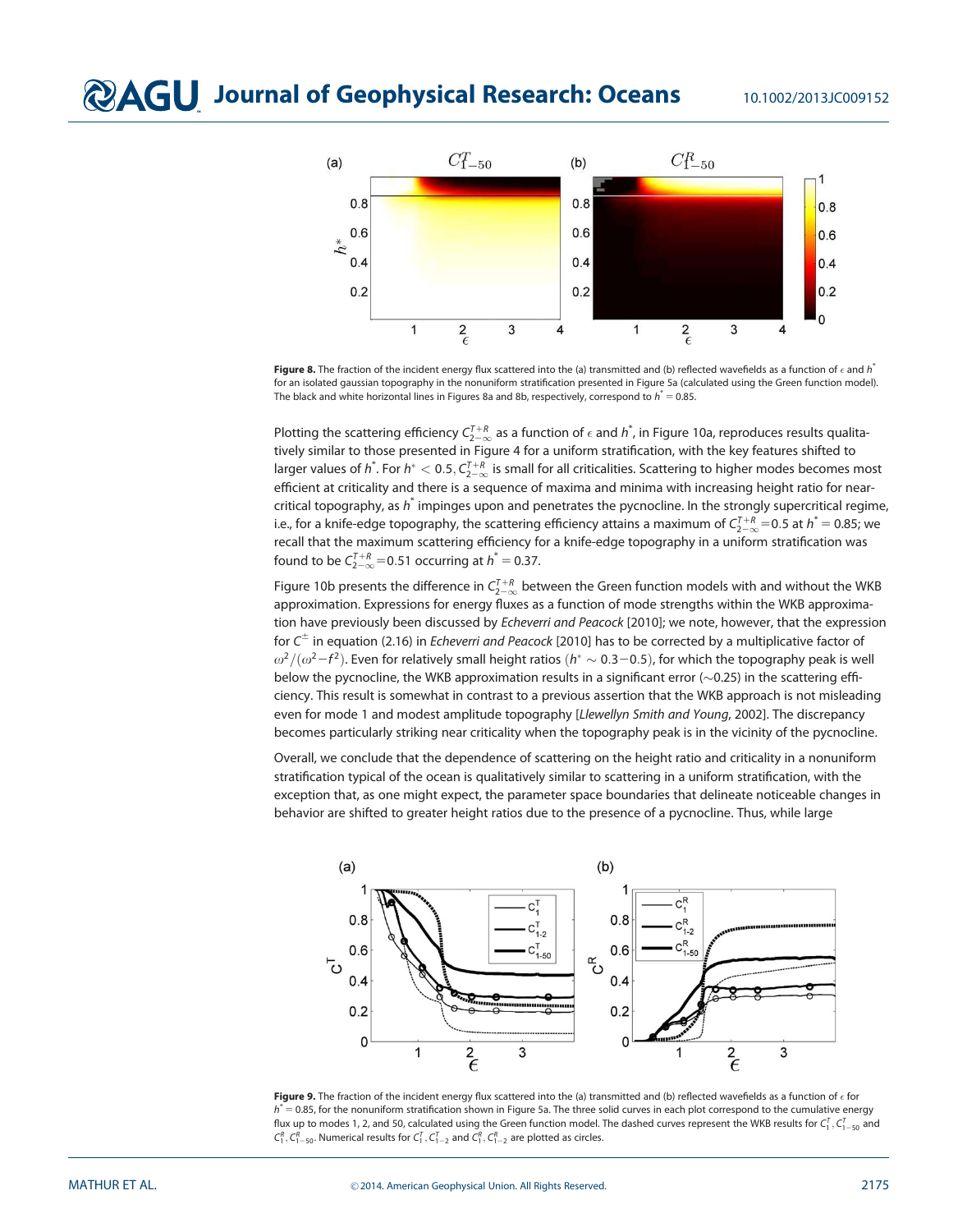

**Figure 10.** (a) The fraction of the incident energy flux scattered into transmitted and reflected modes 2 through  $\infty$ ,  $C_{2-\infty}^{7-k}$   $=$  1  $-C_{1}^{7}$   $-C_{1}^{8}$ , as a function of  $\epsilon$  and  $h^*$  for an isolated Gaussian topography in the nonuniform stratification shown in Figure 5a (calculated using the Green function model). (b) The absolute difference in  $C_{2-\infty}^{7+R}$  between the Green function models with and without the WKB approximation.

amplitude topography can produce some nontrivial results, small amplitude isolated topography is responsible only for weak scattering with an efficiency on the order of 5–10% that increases monotonically with depth ratio and criticality.

# 7. Realistic Topography

An important capability of the Green function method compared to previous analytic techniques used to study internal tide scattering is that it provides a relatively straightforward means for investigating realistic oceanic scenarios; this has been demonstrated for internal tide generation by Echeverri and Peacock [2010], albeit in the limit of the WKB approximation that has now been shown to potentially give misleading results. In this section, we use the complete Green function method to consider the role of the Line Islands Ridge in the scattering of the mode-1 internal tide radiated south-west from the Hawaiian Ridge, and we also study scattering of the mode-1 internal tide radiated north-east from the Hawaiian Ridge by smallscale, rough topography. These case studies use Smith-Sandwell topography data (http://www.nodc.noaa. gov/OC5/WOA05/pr\_woa05.html) and representative stratification data obtained from the World Ocean Atlas (http://www.nodc.noaa.gov/OC5/WOA05/pr\_woa05.html). The investigations assume 2-D internal tide dynamics along transects, which is of course an idealization of the real 3-D physical system. In support of the 2-D approach, Johnston et al. [2003] comment that the section of the Line Islands Ridge we consider, known as the Sculpin Ridge, is long and narrow and it would therefore seem conducive to a 2-D approximation. Overall, we would expect 2-D scattering to be more efficient than 3-D scattering, so the results obtained can be considered as providing an upper bound for the scattering efficiency. In several cases, direct comparisons are made with the results of 2-D numerical simulations to demonstrate the accuracy of the theoretical approach.

#### 7.1. South of Hawaii

The Line Islands Ridge is a substantial topographic feature on the ocean floor located approximately 1000 km south-west of the Hawaiian Islands chain. A contour plot of a roughly 5° longitude by 5.5° latitude section of this ridge system, centered near 167.5°W and 15°N, is presented in Figure 11a. Satellite altimetry data reveal that a strong, semidiurnal mode-1 internal tide, generated at French Frigate Shoals in the Hawaiian Ridge, is incident from the north-east upon this section of the Line Islands Ridge [Ray and Cartwright, 2001]. Analysis of this altimetry data, supported by numerical simulation, suggests that in the vicinity of this location there is significant conversion from mode 1 to higher modes, accompanied by a rapid decay of mode-1 baroclinic energy flux [Ray and Mitchum, 1997; Ray and Cartwright, 2001; Johnston et al., 2003]. The opinion of Johnston et al. [2003] is that this is most likely a consequence of linear scattering by seafloor topography.

Figure 11b presents a typical stratification for the vicinity of the Line Islands Ridge, comprising a strong pycnocline in the upper few hundred meters and an exponential tail in the deep ocean. For this stratification, and using  $\omega$ =1.4053 $\times$ 10<sup>-4</sup> rad/s (M2) and f=3.76 $\times$ 10<sup>-5</sup> rad/s (corresponding to a latitude of 15°N), the mode-1 horizontal wavelength and phase speed are 1.45  $\times$  10<sup>5</sup> m and 3.25 m/s, respectively, and the mode-2 horizontal wavelength and phase speed are 8.1  $\times$  10<sup>4</sup> m and 1.81 m/s, respectively (assuming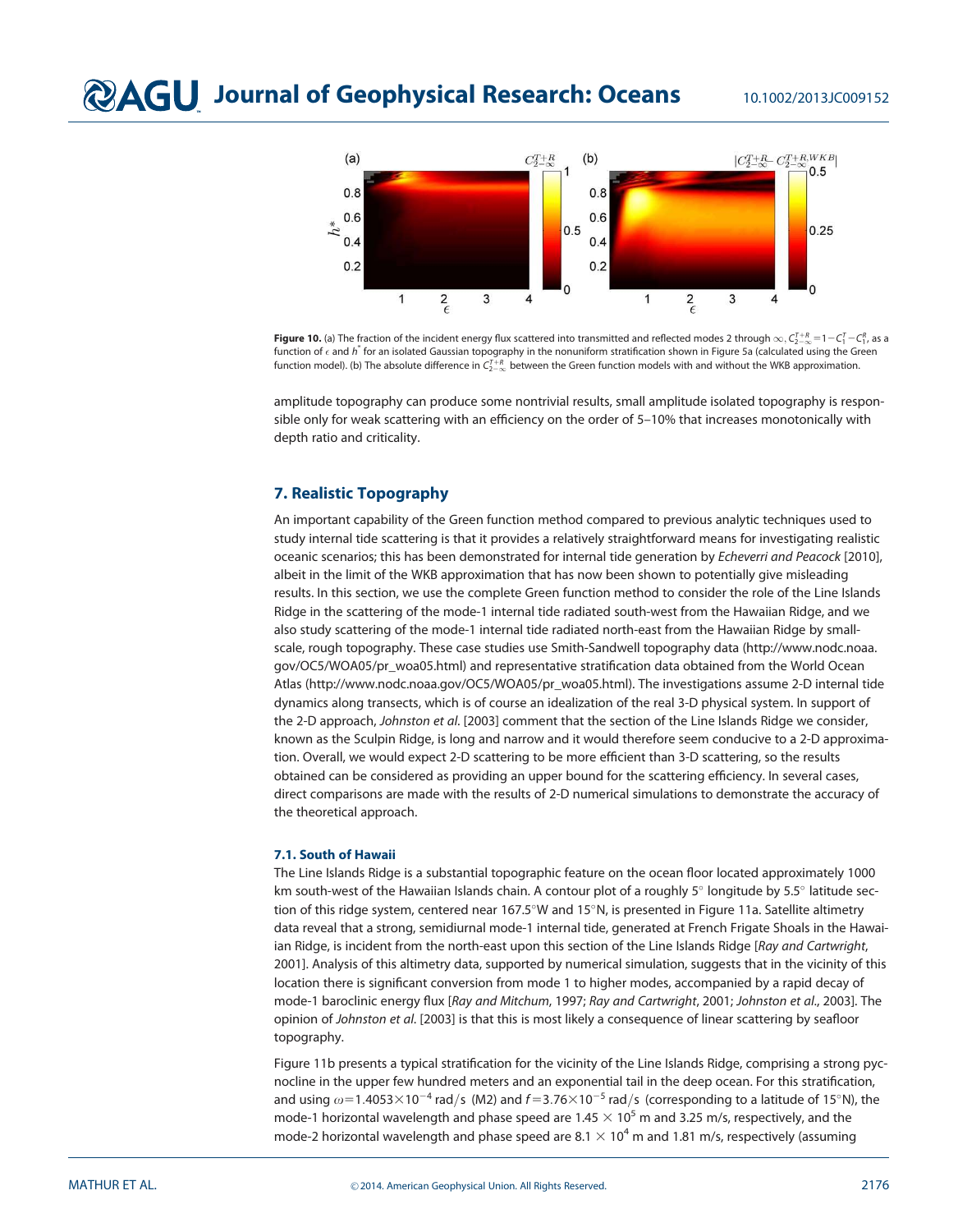

Figure 11. (a) A contour plot of the topography of the Line Islands Ridge, centered around 167.5°W and 15°N. The scattering of a mode-1 internal tide (incident in the direction of the black arrows) is investigated for 100 transects equispaced between the thick black lines. The scattered wavefield along the dashed line is presented in Figure 12. (b) A typical stratification for the vicinity of the Line Islands Ridge. (c) The vertical structure of horizontal velocity for modes 1 and 2 for the stratification presented in Figure 11b, with  $\omega$ =1.4053 $\times$ 10<sup>-4</sup> rad/s (M2) and  $f=3.76\times10^{-5}$  rad/s (15°N).

 $H = 5300$  m). Plots of the vertical structure of the horizontal velocity for mode 1 and mode 2 are presented in Figure 11c.

We consider 100 different two-dimensional topographic cross sections within the domain shown in Figure 11a; this domain and the incident direction of the mode-1 internal tide match the scenario studied by Johnston et al. [2003]. Topography reaches within 1000–1500 m of the ocean surface in some locations, and outside this domain topography is assumed to smoothly descend to a constant ocean depth of 5300 m below the ocean surface over a distance of 26 km, as assumed by Johnston et al. [2003]. Exceptions to this are the black cross-sectional lines that protrude outside the box in Figure 11a for which the topography was instead interpolated from real data till the height reached 5300 m below the ocean surface. Within the domain, any topography that lies  $>5300$  m below the ocean surface is set to  $z = 0$ , as the analysis requires  $z > 0$  everywhere in the domain.

Figure 12 presents a snapshot of theoretical and numerical results for the incident-plus-scattered wavefields resulting from a mode-1 internal tide propagating along the dashed-line transect in Figure 11a. This transect contains a strongly supercritical ( $\epsilon \approx$  4.4) feature near  $x$  =  $-$  2 $\times$  10<sup>5</sup> m, where the height ratio reaches values around  $\mathstrut h^*$   $=$  0.69. There is remarkably good qualitative agreement in the structure of the wavefields calculated by theory and numerics, both displaying the same sharp wave beams that suggest significant alteration of the incident mode-1 wavefield. The quantitative agreement for this transect and other sample transects is very good too, as summarized in Table 1.



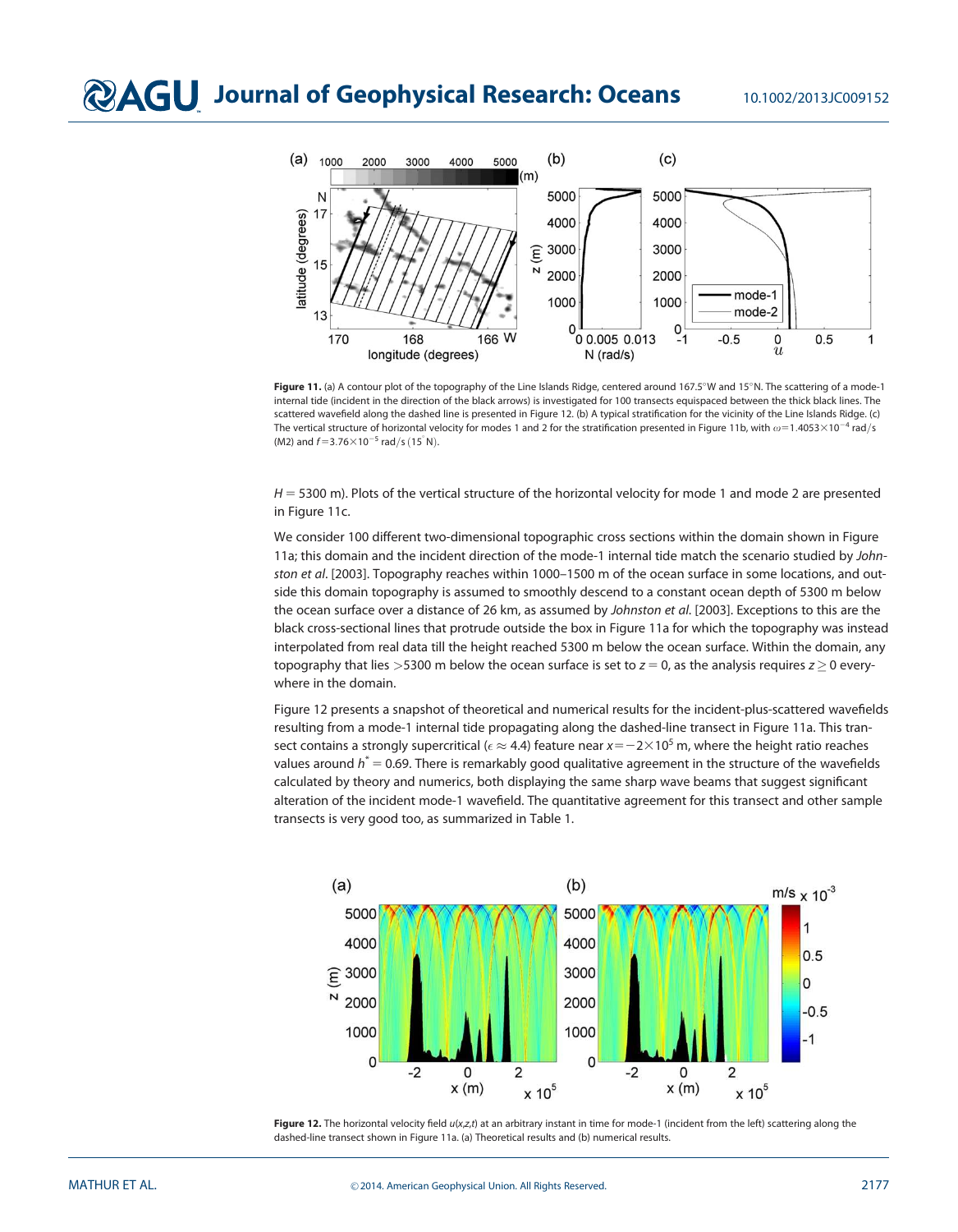Table 1. Comparison of Results From Analysis and Numerical Simulations for Four Different Transects Across the Line Islands Ridge Shown in Figure 11a<sup>a</sup>

|         | $\sim$<br>20 |                 | 43     |                 | 69     |                 | 82     |                 |
|---------|--------------|-----------------|--------|-----------------|--------|-----------------|--------|-----------------|
| Index   | Theory       | <b>Numerics</b> | Theory | <b>Numerics</b> | Theory | <b>Numerics</b> | Theory | <b>Numerics</b> |
| $C_1^T$ | 0.30         | 0.28            | 0.17   | 0.17            | 0.54   | 0.55            | 0.77   | 0.77            |
| $C_2^T$ | 0.19         | 0.18            | 0.02   | 0.01            | 0.10   | 0.09            | 0.03   | 0.03            |
| $C_1^R$ | 0.15         | 0.17            | 0.002  | 0.00025         | 0.01   | 0.007           | 0.005  | 0.006           |
| $C_2^R$ | 0.06         | 0.06            | 0.32   | 0.31            | 0.12   | 0.10            | 0.02   | 0.02            |

<sup>a</sup>Index 20 is the dashed-line transect in Figure 11a.

A summary of the results for the different transects is presented in Figure 13, in which the scattering efficiency  $C_{2-\infty}^{T+R}$  for every cross section is plotted as a colormap. Theory predicts that across all 100 transects, on average 76.5% of the incident mode-1 energy is transmitted and the remaining 23.5% is reflected. The topography along some of the transects is very efficient at scattering, with  $\zeta_{2-\infty}^{7+k}$  exceeding 80% in some cases, and on average  $\zeta_{2-\infty}^{T+R}$  is 40%, suggesting that scattering by the topography in this region is substantial. We recall that, of course, this is a 2-D analysis of a 3-D system and that isolated transects with localized, sharp peaks that lead to high scattering rates are likely to scatter less substantially in 3-D. The scattering efficiency varies quite smoothly across transects, however, suggesting a reasonably 2-D scenario, and even ignoring the most substantial peaks in the scattering efficiency the average value over all 100 cross sections is still 39%. These results compare favorably with the 3-D numerical results of Johnston et al. [2003]. In the same subdomain of the Line Islands Ridge region, they reported that 37% of the incident mode-1 energy flux is lost by scattering into modes 2–5 (19%), dissipation by turbulence (15%) and nonlinear transfer to the  $M_4$  internal tide; we find around 40% of the incident energy is scattered into higher modes, with 24– 28% of the energy going into modes 2–5.

#### 7.2. North of Hawaii

We now proceed to consider a semidiurnal, mode-1 internal tide propagating north from Hawaii over realistic small-scale rough topography. Although the latitude is varying the model requires constant background rotation, which we choose to be  $f=8.34\times10^{-5}$  rad/s (corresponding to a latitude of 35°N). Figure 14a presents a colormap of the topography in the region, with several of the transects along which we perform our study marked. Figure 14b presents a representative stratification from the region shown in Figure 14a, and the corresponding mode-1 and mode-2 shapes for this stratification are presented in Figure 14c.



Figure 13. Summary of the scattering efficiency, calculated using the Green function model, for the 100 transects considered in the region of the Line Islands Ridge. The colormap represents the value of  $C_{2-\infty}^{T+R}$  for each transect. The background contours are the isobaths 5000 m (dashed line), 4000 m (thin line), and 2000 m (thick line) below the ocean surface.

For our case studies, sections of differing length from every transect in Figure 14a are considered such that the ocean depth is at least 5250 m at the start and end points of every section, ensuring negligible scattering by the features at each end of every section. The total water depth for every section H is chosen to be 6000 m, and the topographic heights at the two ends of every section are smoothly extrapolated to  $z = 0$ . All topography that extends below  $z = 0$  in any transect (i.e., deeper than 6000 m) is reset to have zero topographic height. Statistical analysis of the topography in the region reveals that the height ratio follows a Gaussian-like distribution about a mean value of  $h^* = 0.053$ . On average, topography is far from the pycnocline and is in the strongly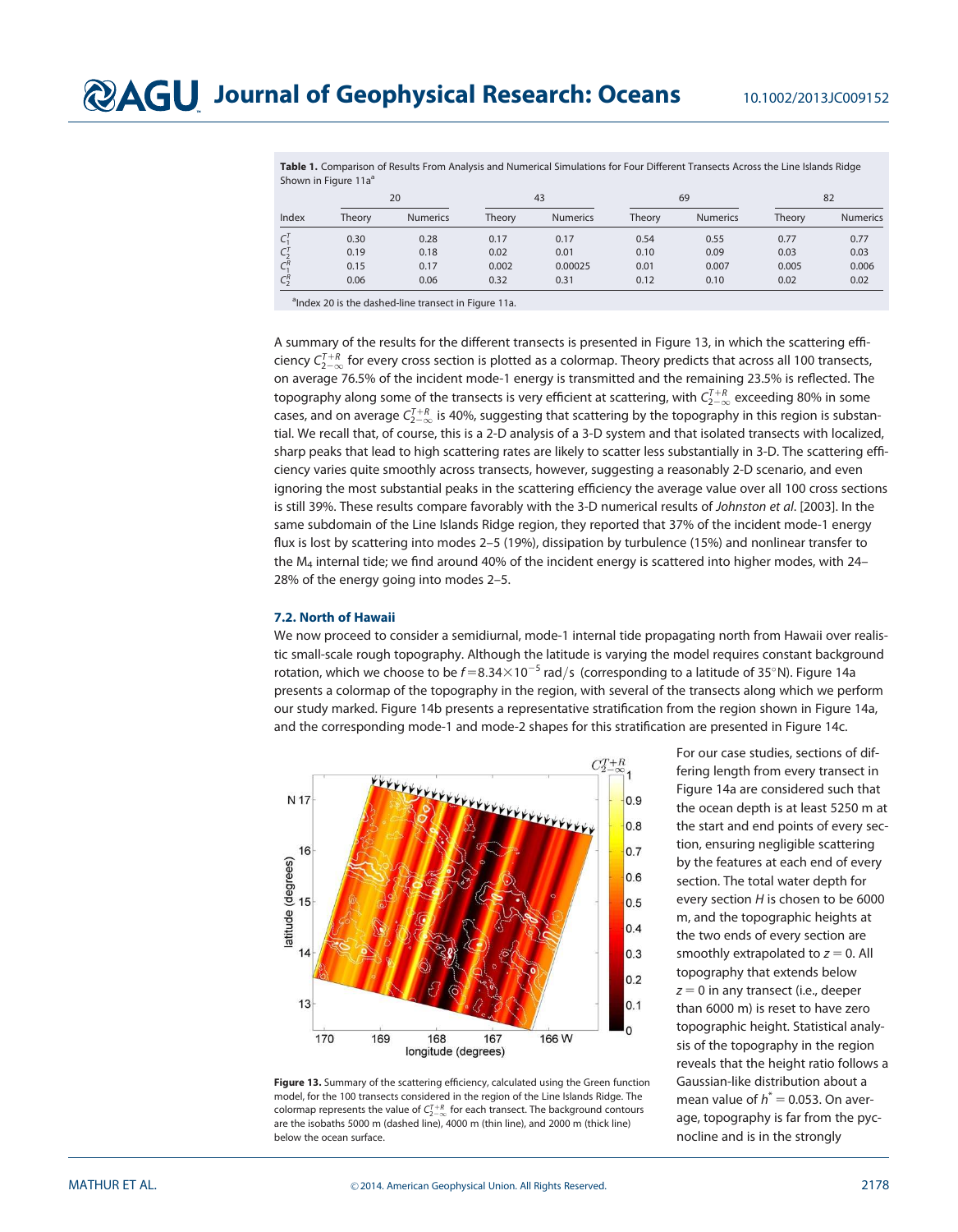

Figure 14. (a) A contour plot of the topography at the Hawaiian Ridge and northward regions over which we consider the propagation of the mode-1 internal tide (the heights are measured from a reference location that is 6000 m below the sea surface). Investigations are performed for 191 transects equispaced between the thick black lines (every 10th transect is shown), with the black arrows indicating the direction of propagation. (b) A typical stratification for the region shown in Figure 14a. (c) Horizontal velocity structure of modes 1 and 2 for the stratification presented in Figure 14b, with  $\omega=1.4053\times10^{-4}$  rad/s (M2) and  $f=8.34\times10^{-5}$  rad/s (35°N).

subcritical regime, although many transects contain at least one not-insignificant topographic feature with  $h^* > 0.2$ .

To quantify the scattering to higher modes for the region north of Hawaii, in Figure 15a, we plot  $\zeta_{7+R}^{2-\infty}$  for a mode-1 M<sub>2</sub> internal tide for 1500 km long sections of each of the 191 transects; the results from 2-D numerical simulations for 19 of these transects are also presented to provide further validation of the theoretical method. The average scattering efficiency is found to be a modest 8.8%. The length of sections of the transects used was then increased from 1000 to 3000 km in steps of 250 km, and the variation of average scattering efficiency,  $\bar{C}^{2-\infty}_{I+R}$  with transect length is plotted in Figure 15b. Performing a linear fit of  $\bar{C}^{2-\infty}_{I+R}$  as a function of the transect length,  $L_t$ , we obtain the relation  $\bar{C}_{T+R}^{2-\infty} = 8.71 \times 10^{-8} L_t - 0.046$ , the error bar for every value of  $L_t$  being computed using the standard deviation of  $C_{\tau+R}^{2-\infty}$  over all the transects considered. When only those sections with  $h^*_{max} < 0.4$  and  $h^*_{max} < 0.2$  are considered, the slopes of the linear fit for  $\bar{C}_{T+R}^{2-\infty}$  as a function of  $L_t$  decrease to 3.4×10<sup>-8</sup> m<sup>-1</sup> and 1.85×10<sup>-8</sup> m<sup>-1</sup>, respectively, suggesting that sections with larger values of  $h_{\textit{max}}^*$  contribute significantly to the mean scattering efficiency. The slopes of the three straight lines can be interpreted as an increase in the scattering efficiency by 8.71%, 3.4%, and 1.85% for every 1000 km of topography.

The aforementioned results reveal that for transects of length 1000–3000 km with only small amplitude topography the efficiency of internal tide scattering is indeed an order 5–10% process. There is, however, an interesting caveat to these results that is suggested by data presented in Figure 15b and clarified by the results presented in Figure 16, in which  $\mathcal{C}^{2-\infty}_{I+R}$  is plotted as a function of the maximum height ratio,  $h^*_{max}$ along each transect of length  $L_t=1.5\times10^6$  m (circles) and  $L_t=2.5\times10^6$  m (asterisks). There is a strong



**Figure 15.** (a) The scattering efficiency  $C_{2-\infty}^{1+R}$  for the 191 cross sections considered in Figure 14a for  $L_t$  = 1.5×10<sup>6</sup>m; the solid line presents results calculated using the Green function model and the black dots correspond to results from numerical simulations. The index  $i_t$  (1– 191) denotes the transect number. (b) Average scattering efficiency,  $\bar{C}_{2-\infty}^{T+R}$  as a function of  $L_t$  for sections with  $h^*_{max} < 1$  (circles),  $h^*_{max}$  $<$  0.4 (squares), and  $h_{max}^* <$  0.2 (triangles).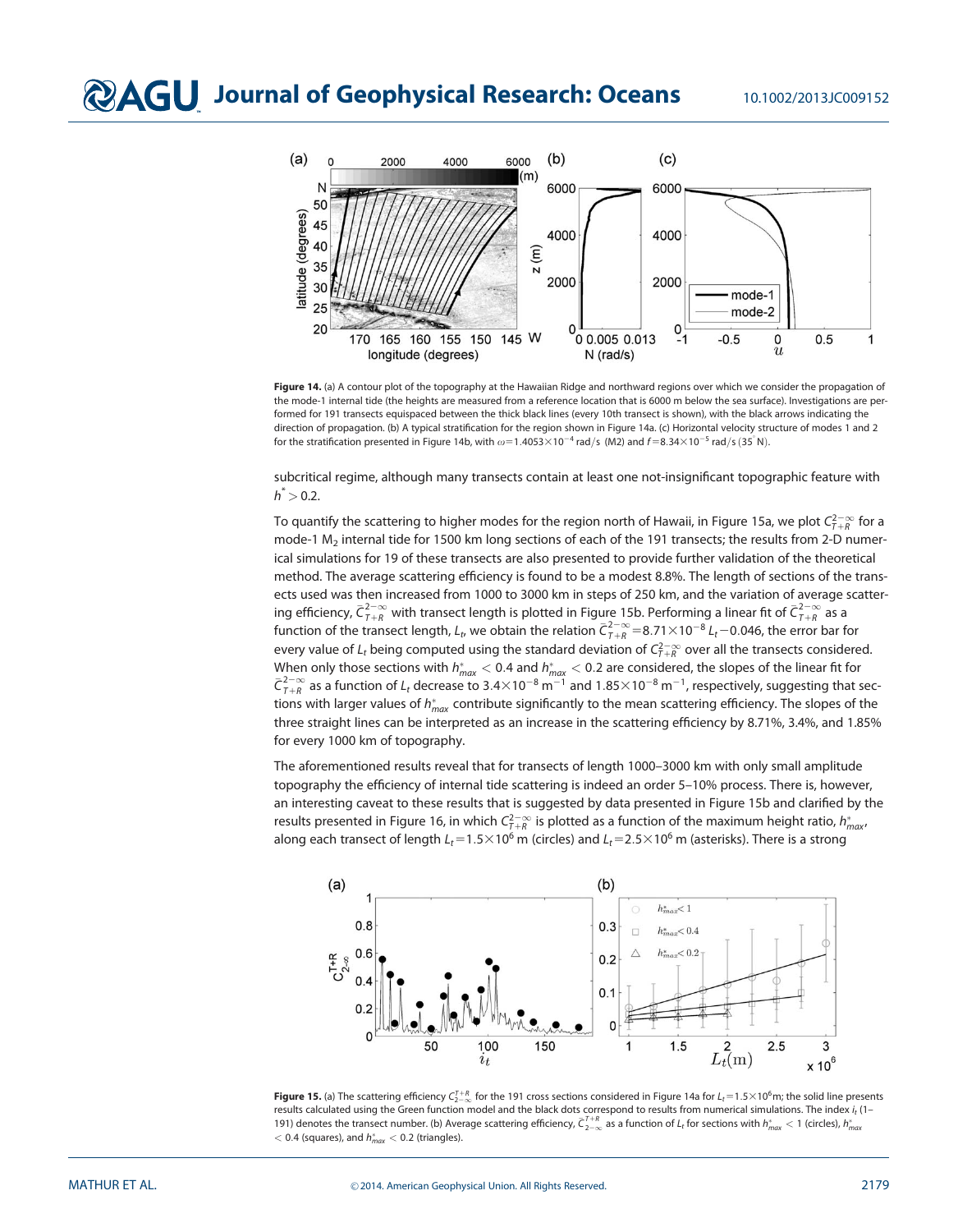

**Figure 16.**  $C_{2-\infty}^{T+R}$  (calculated using the Green function model) as a function of the maximum height ratio  $h^*_{\textit{max}}$  for transects with  $L_t\!=\!1.5\!\times\!10^6\,\text{m}$  (circles) and  $L_t$ =2.5×10<sup>6</sup> m (asterisks). The solid curve corresponds to  $C_{2-\infty}^{T+R}$  for an isolated knife-edge topography of height ratio  $h_{\mathit{max}}^*$  in the stratification shown in Figure 14b.

correlation between the scattering efficiency along a transect and  $h^*_{max}$ . Indeed, for  $h^*_{max} > 0.5$  the scattering efficiency readily exceeds 20% and for  $h^*_{max} > 0.65$ the scattering efficiency approaches 40%, which corresponds to the case of the Line Islands ridge. For comparison, superimposed on the data is the scattering efficiency of an isolated knife-edge topography as a function of height ratio for the same stratification. From the close fit of the theoretical curve to the predictions based on real ocean topography, it is evident that the scattering efficiency for a transect is dominated by the scattering due to the tallest topographic feature along that transect. Again, we remind ourselves that this is a 2-D study and introducing three-dimensionality will likely reduce these values, but if internal tide

generation results are anything to go by then these findings are not unreasonable provided the length of the topographic feature obstructing the internal tide is at least three times the width of the ridge in the direction of propagation of the internal tide [Holloway and Merrifield, 1999].

## 8. Conclusions

In this paper, the recently advanced Green function method that accounts for fully nonuniform stratifications without the WKB approximation has been used to investigate scattering of the mode-1 internal tide by ocean-floor topography. This robust semianalytical technique, which works for any arbitrarily shaped two-dimensional topographies (with both the end points at the ocean bottom  $z = 0$ ) in arbitrary stratifications, enabled systematic investigation of a wide range of idealized and realistic scenarios. In all cases, the results of the analysis were validated by direct comparisons with the results of numerical simulations. Furthermore, it was shown that the results from the WKB approach can be misleading even for modest sized ridges.

For isolated Gaussian topography in both uniform and nonuniform stratifications, the transmission and reflection of energy flux, and the efficiency of scattering out of mode 1 both depend on the criticality and the depth ratio. The results for a nonuniform stratification typical of the ocean are qualitatively the same as those for a constant stratification, albeit with the key features shifted to larger height ratios, but there are significant discrepancies between the predictions of the complete Green function theory and approximate WKB results, revealing that the latter are not appropriate for reliable ocean predictions. Two key results are that large amplitude critical topography is the most efficient at mode-1 scattering and small amplitude topography scatters with an efficiency on the order of 5–10% for transects of length 1000–3000 km.

The methods developed in this paper were directly applied to the geophysical setting of the Hawaiian Ridge, representing the first attempt to quantify scattering by realistic ocean topography in a realistic stratification. To the south, the Line Islands ridge has been shown to be efficient at converting a significant fraction of the incident mode-1 energy flux to higher modes. To the north, we find that any realistic, smallamplitude, rough topography scatters around 5–10% of the energy out of mode 1 for distances in the range 1000–3000 km, this value increasing systematically but fairly modestly with the propagation distance. Significantly, however, there is a very strong correlation between the scattering efficiency along a transect and the maximum topographic height along a transect, revealing that one large topographic feature along the path of the internal tide can be primarily responsible for scattering. Therefore, a reasonable approach for making an estimate of scattering along a transect is to find the tallest supercritical topographic feature in the transect, replace it with a knife edge of the same height and calculate the scattering efficiency of this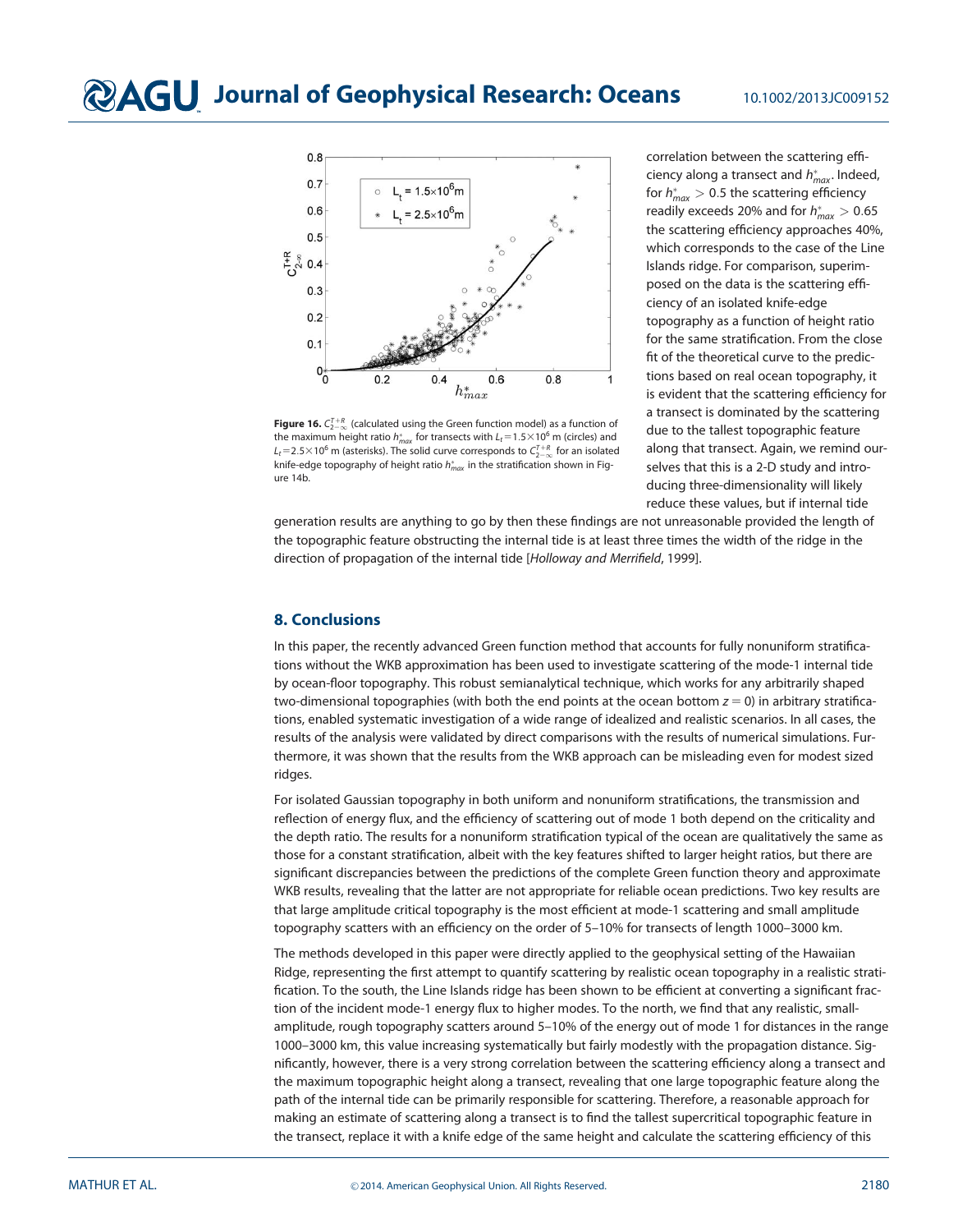equivalent isolated knife-edge topography. If there is no standout large topographic feature the full analysis must be performed for that particular transect.

Given that any internal tide is likely to encounter at least one tall feature along its path, we conclude that scattering by ocean floor topography can be a significant mechanism to transfer energy from large to small spatial scales. At such locations, due to the scattering of the low-mode internal tide to higher modes, one might expect to find a mixing hot spot. These results are based on the assumption of two-dimensional topography, however, and should be considered an upper bound for the scattering efficiency. While recent studies [Legg 2014] suggest that scattering of low-mode internal tides normally incident on a 3-D, convex slope is similar to the 2-D infinite ridge scenario, further studies are needed to properly assess the efficiency of scattering by large-scale, three-dimensional topography. Furthermore, it would be a useful exercise to determine how typical it is for a low-mode internal tide originating from a deep-ocean generation site to encounter a large seamount or ridge before reaching the continental shelf. Finally, laboratory experiments to investigate the nonlinear regimes of scattering that the complete Green function approach cannot model could provide key insights, as seen in the preliminary experiments of Peacock et al. [2009].

# **References**

Balmforth, N. J., and T. Peacock (2009), Tidal conversion by supercritical topography, J. Phys. Oceanogr., 39, 1965-1974.

Blumberg, A. F., and G. L. Mellor (1987), A description of a three-dimensional coastal ocean circulation model, in Three-Dimensional Coastal Ocean Models, Coastal Estuarine Sci., vol. 4, edited by N. S. Heaps, pp. 1–16, AGU, Washington, D. C.

Bühler, O., and M. Holmes-Cerfon (2011), Decay of an internal tide due to random topography in the ocean, J. Fluid Mech., 678, 271-293. Carter, G. S., and M. A. Merrifield (2007), Open boundary conditions for regional tidal simulations, Ocean Modell., 18, 194–209. Carter, G. S., M. A. Merrifield, J. M. Becker, K. Katsumata, M. C. Gregg, D. S. Luther, M. D. Levine, T. J. Boyd, and Y. L. Firing (2008), Energetics

of M<sub>2</sub> barotropic-to-baroclinic tidal conversion at the Hawaiian islands, J. Phys. Oceanogr., 38, 2205–2223. Cox, C. S., and H. Sandstrom (1962), Coupling of internal and surface waves in water of variable depth, J. Oceanogr. Soc. Jpn., 20, 499-513. Echeverri, P., and T. Peacock (2010), Internal tide generation by arbitrary two-dimensional topography, J. Fluid Mech., 659, 247–266.

Echeverri, P., M. R. Flynn, K. B. Winters, and T. Peacock (2009), Low-mode internal tide generation by topography: An experimental and numerical investigation, J. Fluid Mech., 636, 91–108.

Egbert, G. D., and R. D. Ray (2000), Significant dissipation of tidal energy in the deep ocean inferred from satellite altimeter data, Nature, 405, 775–778.

Garrett, C., and E. Kunze (2007), Internal tide generation in the deep ocean, Annu. Rev. Fluid Mech., 39, 57-87.

Gilbert, D., and C. Garrett (1989), Implications for ocean mixing of internal wave scattering off irregular topography, J. Phys. Oceanogr., 19, 1716–1729.

Holloway, P. E., and M. A. Merrifield (1999), Internal tide generation by seamounts, ridges, and islands, J. Geophys. Res., 104(C11), 25,937-25,951.

Johnston, T. M. S., and M. A. Merrifield (2003), Internal tide scattering at seamounts, ridges and islands, J. Geophys. Res., 108(C6), 3180, doi: 10.1029/2002JC001528.

Johnston, T. M. S., M. A. Merrifield, and P. E. Holloway (2003), Internal tide scattering at the line islands ridge, J. Geophys. Res., 108(C11), 3365, doi:10.1029/2003JC001844.

Kunze, E., and S. G. Llewellyn Smith (2004), The role of small-scale topography in turbulent mixing of the global ocean, Oceanography, 17, 55–64.

Larsen, L. H. (1969), Internal waves incident upon a knife edge barrier, Deep Sea Res. Oceanogr. Abstr., 16, 411-419.

Legg, S. (2014), Scattering of low-mode internal waves at finite isolated topography, J. Phys. Oceanogr., 44, 359–383.

Llewellyn Smith, S. G., and W. R. Young (2002), Conversion of the barotropic tide, J. Phys. Ocean., 32, 1554–1556.

Llewellyn Smith, S. G., and W. R. Young (2003), Tidal conversion at a very steep ridge, J. Fluid Mech., 495, 175–191.

MacKinnon, J. A., and K. B. Winters (2005), Subtropical catastrophe: Significant loss of low-mode tidal energy at 28.9°, Geophys. Res. Lett., 32, L15605, doi:10.1029/2005GL023376.

Mathur, M., and T. Peacock (2009), Internal wave beam propagation in nonuniform stratifications, J. Fluid Mech., 639, 133–152.

Mathur, M., and T. Peacock (2010), Internal wave interferometry, Phys. Rev. Lett., 104, 118501.

Müller, P., and X. Liu (2000a), Scattering of internal waves at finite topography in two dimensions. Part I: Theory and case studies, J. Phys. Oceanogr., 30, 532–549.

Müller, P., and X. Liu (2000b), Scattering of internal waves at finite topography in two dimensions. Part II: Spectral calculations and boundary mixing, J. Phys. Oceanogr., 30, 550–563.

Müller, P., and N. Xu (1992), Scattering of oceanic internal gravity waves off random bottom topography, J. Phys. Oceanogr., 22, 474-488. Munk, W., and C. Wunsch (1998), Abyssal recipes II: Energetics of tidal and wind mixing, Deep Sea Res., Part I, 45, 1977–2010.

New, A. L., and J. C. B. Da Silva (2002), Remote sensing evidence for the local generation of internal soliton packets in the central Bay of Biscay, Deep Sea Res., Part I, 49, 915–934.

New, A. L., and R. D. Pingree (1992), Locan generation of internal soliton packets in the central bay of Biscay, Deep Sea Res., Part A, 39, 1521–1534.

Peacock, T., M. J. Mercier, H. Didelle, S. Viboud, and T. Dauxois (2009), A laboratory study of low-mode internal tide scattering by finiteamplitude topography, Phys. Fluids, 21, 121702.

Pétrélis, F., S. G. Llewellyn Smith, and W. R. Young (2006), Tidal conversion at a submarine ridge, J. Phys. Oceanogr., 36, 1053-1071. Rainville, L., and R. Pinkel (2006), Propagation of low-mode internal waves through the ocean, J. Phys. Oceanogr., 36, 1220-1236. Ray, R. D., and D. E. Cartwright (2001), Estimates of internal tide energy fluxes from Topex/Poseidon altimetry: Central North Pacific, Geophys. Res. Lett., 28(7), 1259–1262.

Ray, R. D., and G. T. Mitchum (1997), Surface manifestation of internal tides in the deep ocean: Observations from altimetry and island gauges, Prog. Oceanogr., 40, 135–162.

#### **Acknowledaments**

T.P. acknowledges funding from National Science Foundation grants OCE 0645529 and OCE1129757. G.S.C. acknowledges funding from the National Science Foundation grant OCE 0825266. The authors acknowledge Neil Balmforth for suggesting the form of Figure 16. Request for access to the data presented in this paper can be sent to manims@ae.iitm.ac.in.